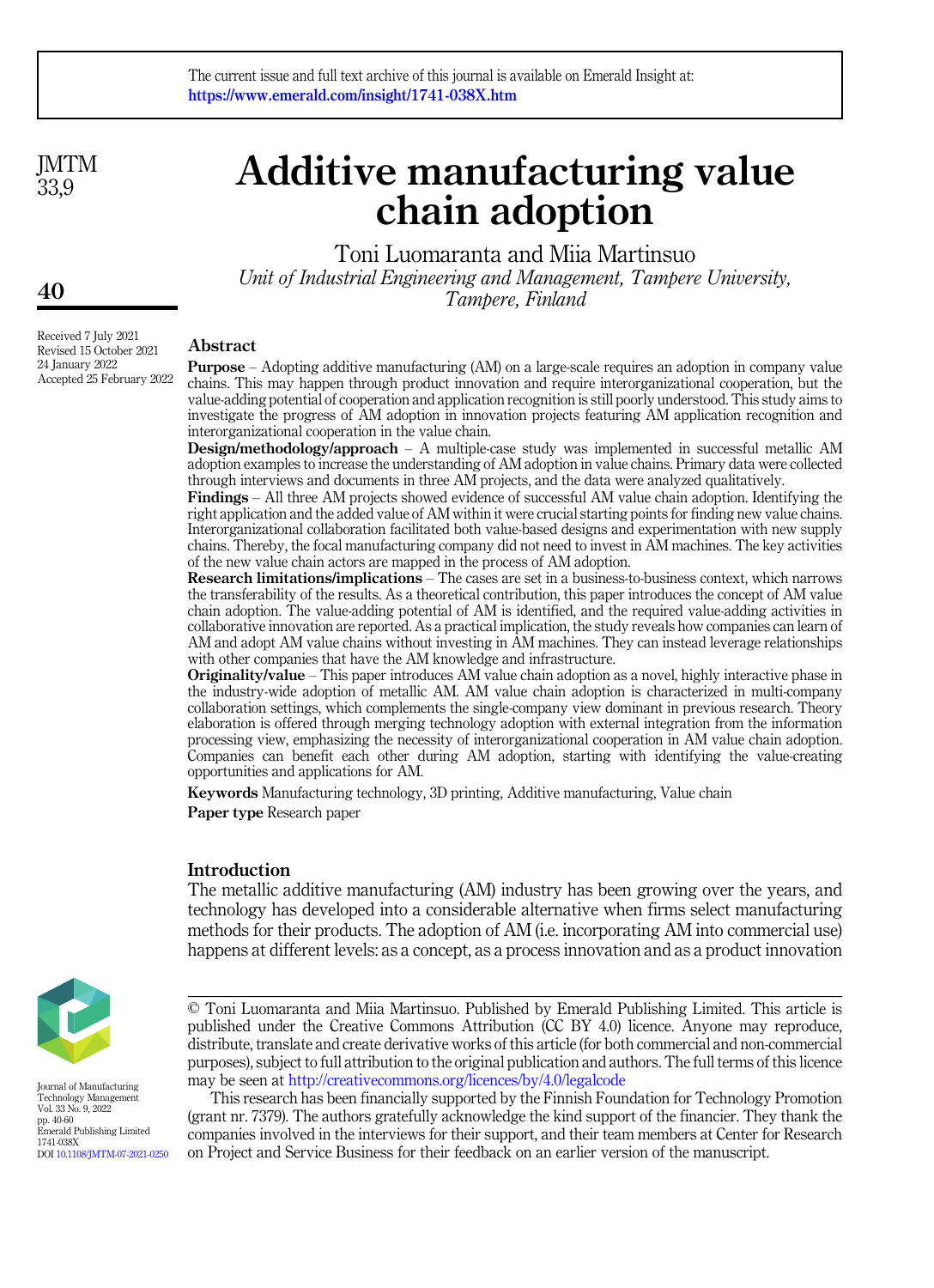([Steenhuis](#page-19-0) et al., 2020). Therefore, metal product manufacturers that choose AM as a manufacturing method will face all these adoption tasks. This paper focuses on AM adoption in the value chains of large companies.

The process of AM adoption is not limited to a single company but potentially spans the value chain ([Steenhuis and Pretorius, 2017](#page-19-1)). Technology companies have adopted the concept of AM and have started to produce AM machines ([Steenhuis](#page-19-0) et al., 2020). After the market introduction of AM machines, pioneering companies, mostly start-ups, purchased these machines and developed specialized skills for AM, adopting AM as a process innovation ([Martinsuo and Luomaranta, 2018\)](#page-18-0). Simultaneously, engineering and design companies have explored AM technology from the perspective of design [\(Luomaranta and Martinsuo, 2020\)](#page-18-1). As design companies tend not to have their own production capacity or product brands, they need to sell their design services to companies that do. This paper argues that before adopting AM as a manufacturing method for certain products, metallic AM must be adopted as the chosen manufacturing technology not only by larger product manufacturers but also more broadly in their value chains, and both processes and products require innovations.

Previous studies already recognized that manufacturing companies have different options when adopting AM; they can directly procure AM-manufactured components ([Oettmeier and Hofmann, 2016\)](#page-18-2), develop and contract AM-manufactured components through a new or existing supply chain ([Luomaranta and Martinsuo, 2020\)](#page-18-1) or start AM production internally by investing in AM machines and procuring the required materials ([Oettmeier and Hofmann, 2016](#page-18-2)). Any of these options may require innovations in the supply chains compared to firms' ordinary manufacturing approaches [\(Luomaranta and Martinsuo,](#page-18-1) [2020\)](#page-18-1). However, cooperation becomes particularly necessary if a large firm does not invest in AM machines. Involving organizations across the value chain in adopting AM is both challenging and time-consuming, requires targeted efforts by focal firms and requires research that spans the network of firms.

This study investigates metallic AM technology adoption in process and product innovation projects involving different firms in the value chain and is positioned at the intersection of manufacturing technology adoption and value chains. Metallic AM was chosen as the context for its potential centrality in manufacturing firms' value chains [\(Bogers](#page-17-0) *et al.*[, 2016](#page-17-0); [Holmstr](#page-18-3)öm and Partanen, 2014; [Weller](#page-20-0) *et al.*, 2015) and the level of complexity concerning suitable application areas ([Azteni and Salmi, 2012](#page-17-1); [Luomaranta and Martinsuo,](#page-18-1) [2020\)](#page-18-1). The main goal is to generate insights into the progress of AM adoption during collaborative innovation projects. The focus is on the main research question: How and why do companies adopt AM in their production value chain? The "how" concerns understanding the AM value chain adoption process, and the "why" deals with the benefits and added value of the adopted AM technology. Theory on technology adoption applied to AM will be elaborated and expanded through an information processing view ([Galbraith, 1977](#page-18-4); [Tushman and Nadler, 1978\)](#page-20-1) by acknowledging the uncertainty and centrality of external integration in companies' value chains during AM adoption.

This multiple-case study focuses on innovation projects where large companies require innovations for a certain product and related processes, find partners for the project and recognize AM as the most suitable technology and process solution for manufacturing the product. The companies themselves do not have AM machines or the skills to utilize them, but the partners in the innovation project do.

Next, the relevant literature on AM and innovations, adopting AM in the value chain, and AM product innovations are reviewed. Then, the case study approach is explained, including the introduction of the three cases, data collection and analysis. Analytical case narratives describe how the adoption of AM unfolded from introducing the idea of AM to establishing a new AM supply chain. The findings then report how AM adoption changed operations and added value and how activities were carried out in collaborative settings in the innovation

AM value chain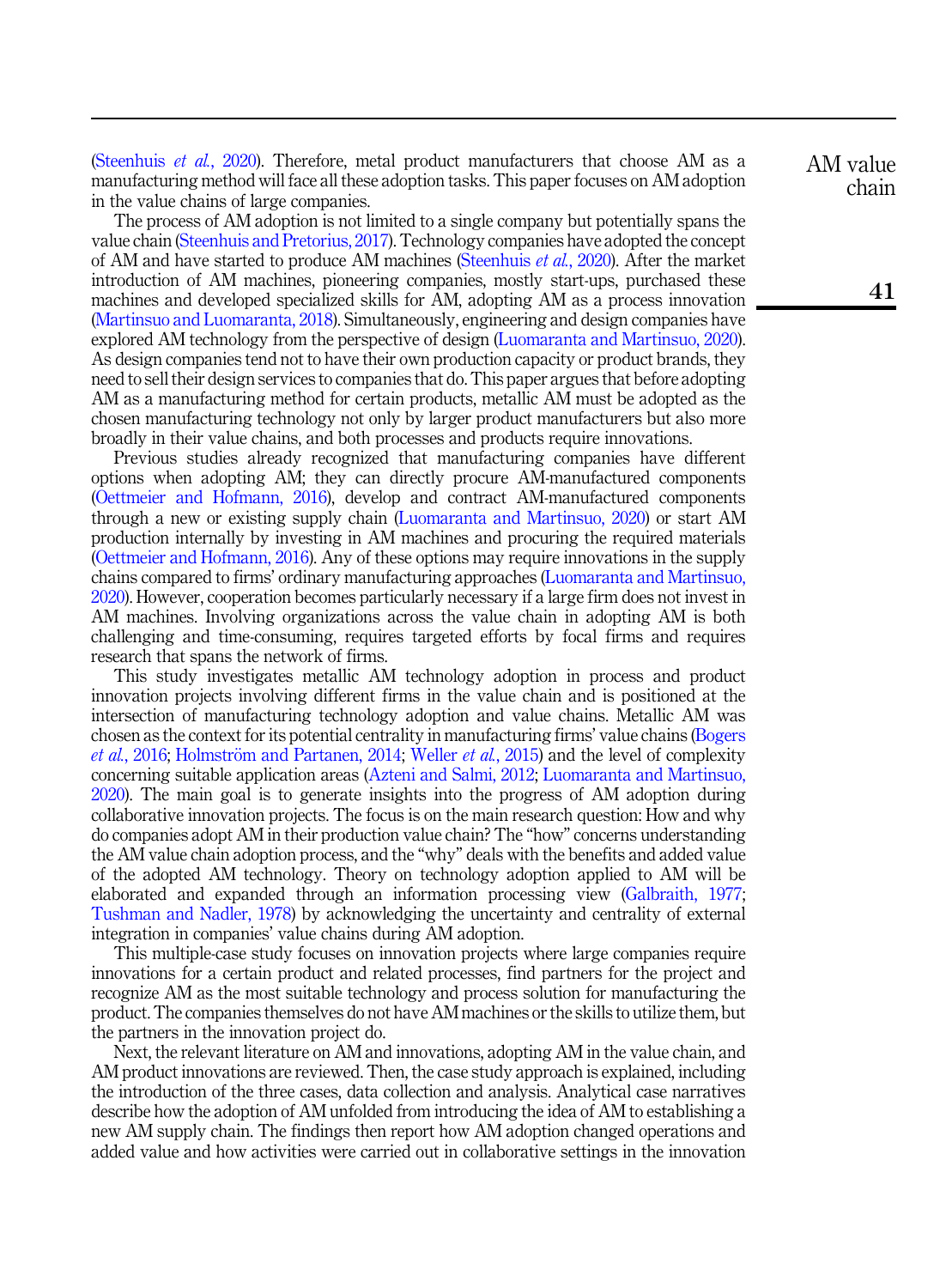projects. The discussion and conclusions reveal the need to view the adoption of radical new manufacturing technology as value chain adoption.

# Literature review

AM and innovations

Innovation, following [Schumpeter](#page-19-2)'s (1934) definition, means the introduction of a new good, feature or method of production; the opening of new markets; the acquisition of new material sources; or the implementation of a new organization in an industry [\(Schumpeter, 1934](#page-19-2)). AM covers multiple dimensions in the Schumpeterian innovation definition as it is a new technological solution that enables a novel method of production to produce new goods in existing or new market segments. AM as an umbrella term refers to many types of technological approaches that allow building objects by increasing material, such as metals, ceramics, plastics or composites, usually layer-by-layer, directly from digital 3D designs ([ASTM, 2012](#page-17-2); [Holmstr](#page-18-3)ö[m and Partanen, 2014](#page-18-3)).

Besides technology innovation, AM can be viewed as a systemic innovation as its large-scale benefits can be achieved only when the technology is complemented with various product, process and service innovations [\(Martinsuo and Luomaranta, 2018](#page-18-0)). AM has the potential to impact value chains by much more than simply replacing one machine with another in the production process ([Stentoft](#page-19-3) et al., 2016). Systemic innovations involve multiple mutually influencing, interconnected innovations as part of a broader system [\(Mulgan and Leadbeater,](#page-18-5) [2013](#page-18-5)) that require collaboration in the business network [\(Chesbrough and Teece, 2002](#page-17-3)). Reaching competitiveness requires that companies join forces in a broader national or local innovation system where resources, demand conditions, competition and supportive industries jointly drive innovation throughout the value chain ([Porter and Stern, 2001\)](#page-19-4). Systemic and fast-developing technologies allow firms to collaborate and build on the strengths of other firms and, thus, legitimize the new technology, establish new industry standards and create a bandwagon effect [\(Chesbrough, 2003](#page-17-4); [Garud](#page-18-6) et al., 2013; [Van de Ven, 2004](#page-20-2)).

#### Adopting AM in the value chain

AM, as a systemic innovation, has different stages in which it must be adopted [\(Steenhuis](#page-19-0) *et al.*, [2020](#page-19-0)). After the invention of AM technologies, materials and software, the concept of AM is adopted by companies that produce AM machines commercially. They then sell these machines to companies that adopt them into their production of prototypes or commercial goods. The final stage is for customers to adopt products manufactured with AM [\(Steenhuis](#page-19-0) et al., 2020).

Despite the growing number of studies on AM adoption, the actual organizational process for adopting AM is poorly understood. Several studies map certain factors and drivers of or barriers to industrial AM adoption ([Chaudhuri](#page-17-5) *et al.*, 2018; [Cohen, 2014;](#page-17-6) [Delic and Eyers, 2020](#page-17-7); [Fontana](#page-18-7) et al., 2019; [Marak](#page-18-8) et al., 2019; [Martinsuo and Luomaranta, 2018](#page-18-0); [Oettmeier and](#page-18-9) [Hofmann, 2017;](#page-18-9) [Schniederjans, 2017](#page-19-5); [Schniederjans and Yalcin, 2018;](#page-19-6) [Sobota](#page-19-7) et al., 2021; [Tsai](#page-19-8) [and Yeh, 2019](#page-19-8); [Yeh and Chen, 2018\)](#page-20-3). These studies do not, however, explain the process of adopting metallic AM technology in interorganizational settings. Also, a recent meta-study by [Ukobitz \(2021\)](#page-20-4) concluded that (perhaps due to the novelty of AM technology in companies) most previous studies have concentrated more on the intention to adopt AM in firms and the barriers preventing it instead of the actual adoption.

Only a few studies cover the actual organizational adoption of AM, focusing merely on a single firm and non-processual albeit metallic AM [\(Mellor](#page-18-10) *et al.*, 2014) or polymer AM technology [\(Sandstr](#page-19-9)öm, 2016). One study covered an actual metallic AM adoption case in depth and as a process. [Rylands](#page-19-10) et al. (2016) concluded that external sources for acquiring knowledge and cooperatively generating new value with a local university by co-creating product innovations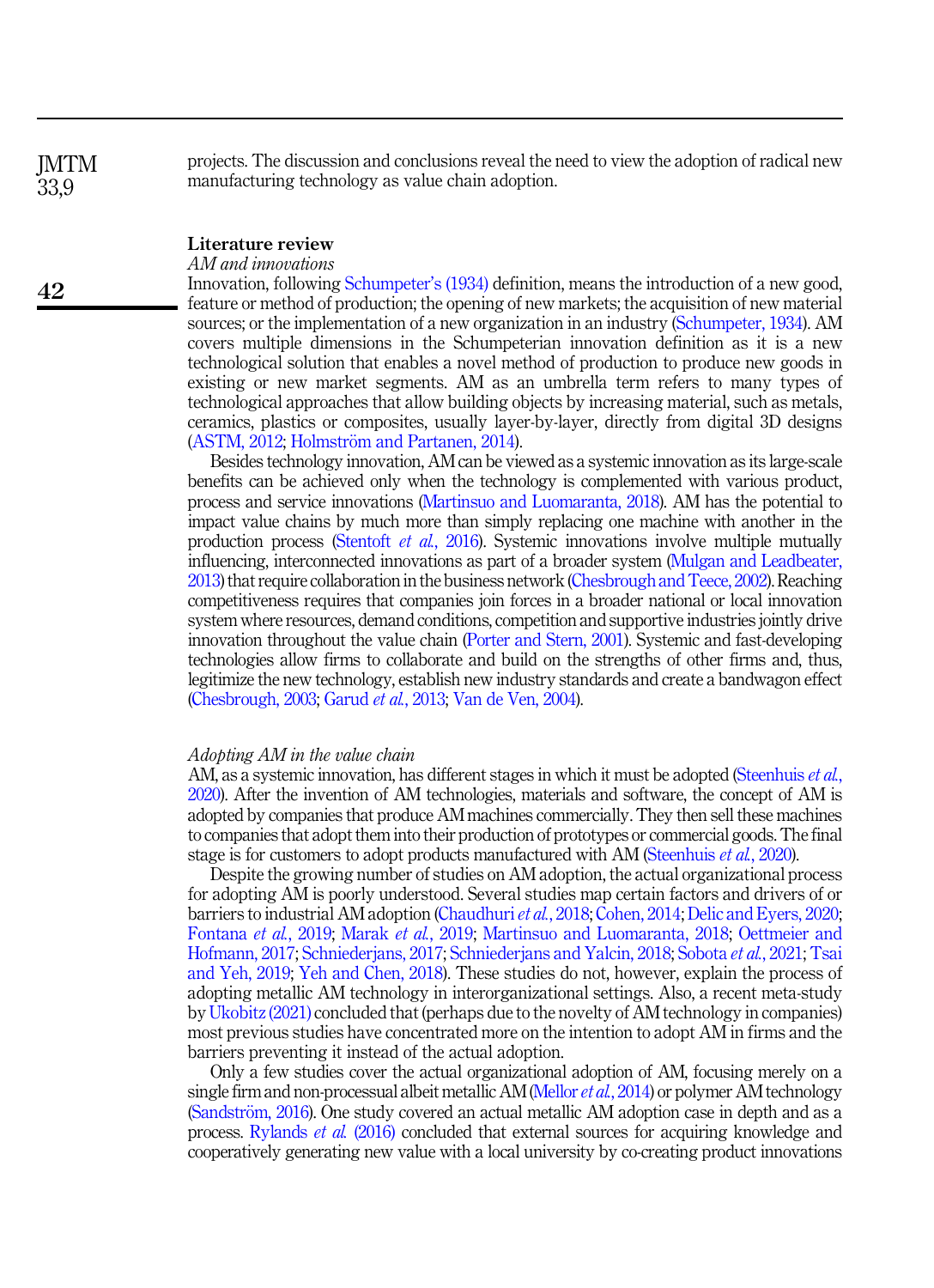with existing products explain the success of AM adoption in firms. Firms may lack the knowledge needed for AM adoption, and collaborating with other organizations with different knowledge and skills could be helpful [\(Luomaranta and Martinsuo, 2020](#page-18-1)).

When AM value chains include multiple firms, there is a need to understand the interorganizational cooperation and flows of information necessary for AM adoption. The information processing view of organizations [\(Galbraith, 1977](#page-18-4); [Tushman and Nadler, 1978\)](#page-20-1) acknowledges that organizations face various degrees of uncertainty in their tasks and, consequently, experience information processing needs. External (or supply chain) integration – manufacturers' collaboration with supply chain partners and collaborative management of processes ([Flynn](#page-18-11) et al., 2010) – represents one possible means for organizations to increase their information-processing capacity [\(Srinivasan and Swink, 2015](#page-19-11)). External integration concerning customers and suppliers has been positively associated with the comprehensiveness of planning [\(Srinivasan and Swink, 2015\)](#page-19-11) and some aspects of manufacturers' performance [\(Flynn](#page-18-11) et al., [2010](#page-18-11); [Srinivasan and Swink, 2015\)](#page-19-11). [Kim and Schoenherr \(2018\)](#page-18-12) differentiated between external integration for products and processes and tested their effects on return in contract manufacturing, showing somewhat contradictory results. While none of these studies deal with technology adoption or AM specifically, external integration in line with the information processing view could potentially explain some challenges in AM adoption and help in developing new knowledge, particularly on AM value chains.

To conclude, previous studies on the organizational adoption of metallic AM are limited to single organizational settings and the intention to adopt instead of adoption progress or success. This research fills the gap concerning completed AM value chain adoption in interorganizational settings by elaborating and expanding the theory of AM adoption with external integration in line with the information processing view and thereby responding to calls by [Ukobitz \(2021\)](#page-20-4) and [Rylands](#page-19-10) et al. (2016).

#### Product innovations for AM

The task causing uncertainty and requiring information processing in AM adoption deals with the product intended to be manufactured. "Product" is used generally by AM manufacturers as anything they manufacture for their customers, whereas for the purchasing customer, it can be a component or part of a broader solution. Finding suitable products to be produced with AM and creating value for the customer have been recognized as crucial for the adoption of AM in the value chain ([Luomaranta and Martinsuo, 2020](#page-18-1); [Martinsuo and Luomaranta, 2018;](#page-18-0) [Rylands](#page-19-10) *et al.*, 2016; [Sobota](#page-19-7) *et al.*, 2021). A value-focused approach to AM adoption and product innovations means concentrating on the value the new technology can create for the organizations involved. For example, [Fontana](#page-18-7) et al. (2019) and [Rylands](#page-19-10) et al. (2016) studied the adoption of AM from a value-driven perspective, considering product development and operations levels for a focal firm.

Opportunity recognition and concept development represent key activities for product innovation ([Kirzner, 1997](#page-18-13); [Shane, 2000](#page-19-12); Koen et al.[, 2001](#page-18-14)). Existing proprietary knowledge plays an influential role in recognizing the potential opportunities of AM technology, and knowledge of customer problems is important in discovering the right products and services with which to exploit new technology [\(Shane, 2000\)](#page-19-12). These kinds of activities in development projects can be outsourced ([Quinn, 2000\)](#page-19-13), but when collaborating with partners in the value chain, trust between organizations becomes an important aspect of AM-related product innovations in the early phase of adoption ([Luomaranta and Martinsuo, 2020](#page-18-1); [Stentoft](#page-19-14) et al., 2021).

In the case of AM, the phenomenon of opportunity recognition is referred to as application recognition [\(Fontana](#page-18-7) *et al.*, 2019), indicating the specific purpose to which AM technology is applied. This is the concept employed in this study. By recognizing the applications, new product (part, component or end-use product) innovations become possible.

AM value chain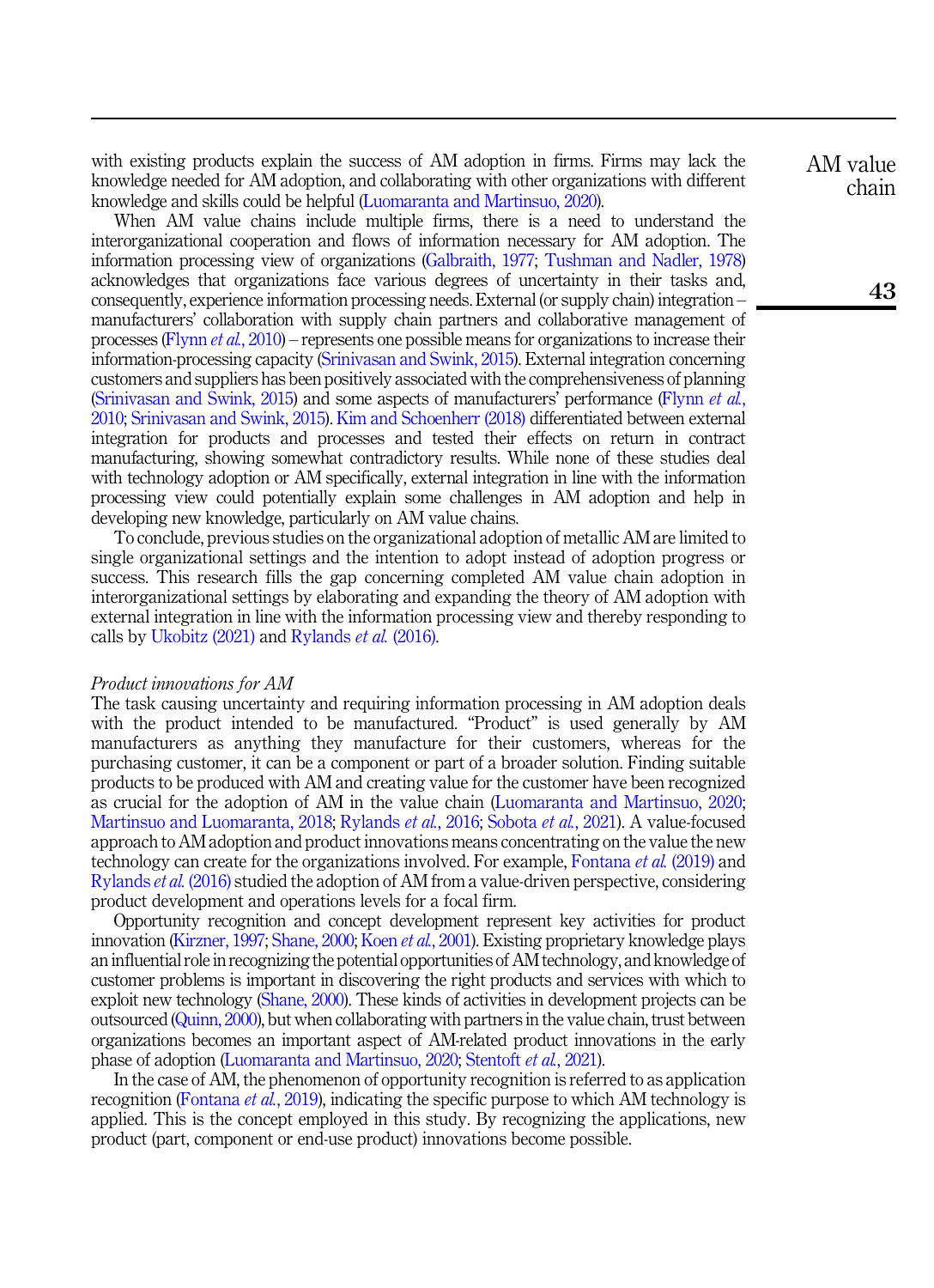With AM technologies, there is an ongoing debate as to whether applications should be recognized and selected based on a need to develop and replace existing traditionally manufactured goods or to produce completely new products. Previous research reports processual models for recognizing suitable existing parts to be converted for manufacturing with AM [\(Chaudhuri](#page-17-8) et al., 2021; [Knofius](#page-18-15) et al., 2016; [Lindemann](#page-18-16) et al., 2015). In a top-down process, the search covers the database of a company's products (especially spare parts) and other commonly available databases; key indicators are assessed; and the best part candidates are selected based on their technological and economic feasibility to be converted into AM manufacturing [\(Knofius](#page-18-15) et al., 2016). In a bottom-up process, a company's personnel use their knowledge, skills and creativity in a specially designed workshop to assess existing components' functional, geometrical, manufacturability-related and economical aspects to identify possible AM-converted parts [\(Lindemann](#page-18-16) *et al.*, 2015). The top-down and bottom-up approaches can also be combined, as illustrated by [Chaudhuri](#page-17-8) et al. (2021).

The existing approaches to application recognition do not explain how and why companies decide to use these part identification frameworks, and our study fills this need. Future research directions deal with the limited data availability of products, design for AM and its influence on innovation and combining conventional and AM technologies in product innovations [\(Frandsen](#page-18-17) et al., 2020). The systemic nature of AM-related innovations indicates an evident need for further research on AM adoption and application recognition. A systematic analysis of AM value-adding potentials can reveal radically new domains (covering prototyping, enhanced designs, incremental product launch, custom products, improved delivery, production tools and process concentration) and more versatile possibilities for AM adoption across firms in the value chain [\(Fontana](#page-18-7) et al., 2019).

This study expands the view of a focal firm to networks of multiple firms. We employ the value chain concept to emphasize the actions and activities during AM adoption ([Hansen and](#page-18-18) [Birkinshaw, 2007\)](#page-18-18) but widen the perspective to cover the network of companies in production supply chains.

#### Research method

#### Research design

**IMTM** 33,9

44

A multiple-case study design was used to develop a new understanding of AM adoption in the value chain. This strategy was chosen because it enables studying the phenomenon in its natural, real-life context with many possible data sources [\(Piekkari](#page-18-19) et al., 2009) and provides a holistic explanation of the cases under study ([Ragin, 1992](#page-19-15)). Multiple cases can be jointly studied to compare and complement each other and to offer information on the core phenomenon [\(Stake, 2005](#page-19-16)).

Three cases were intentionally selected as they represent ordinary AM innovation projects, concern both product and process innovations and involve multiple firms in the value chain. We sought recently completed AM innovation projects that featured a specific product and included a company network or at least a dyad. Another selection criterion was that AM technology was used in production (i.e. adopted) and not just in development, so the focus is on the end-use components instead of only prototypes. Also, voluntary participation was sought – the key persons were willing to share their first-hand experiences in AM-related innovations.

# Cases

Altogether, seven companies were involved in the two innovation projects. Each project includes a focal firm (i.e. a customer who needed the innovated product as part of its core processes) as well as other companies involved in product innovation and manufacturing. The first project (Case 1) concerns the radical re-engineering of an already-existing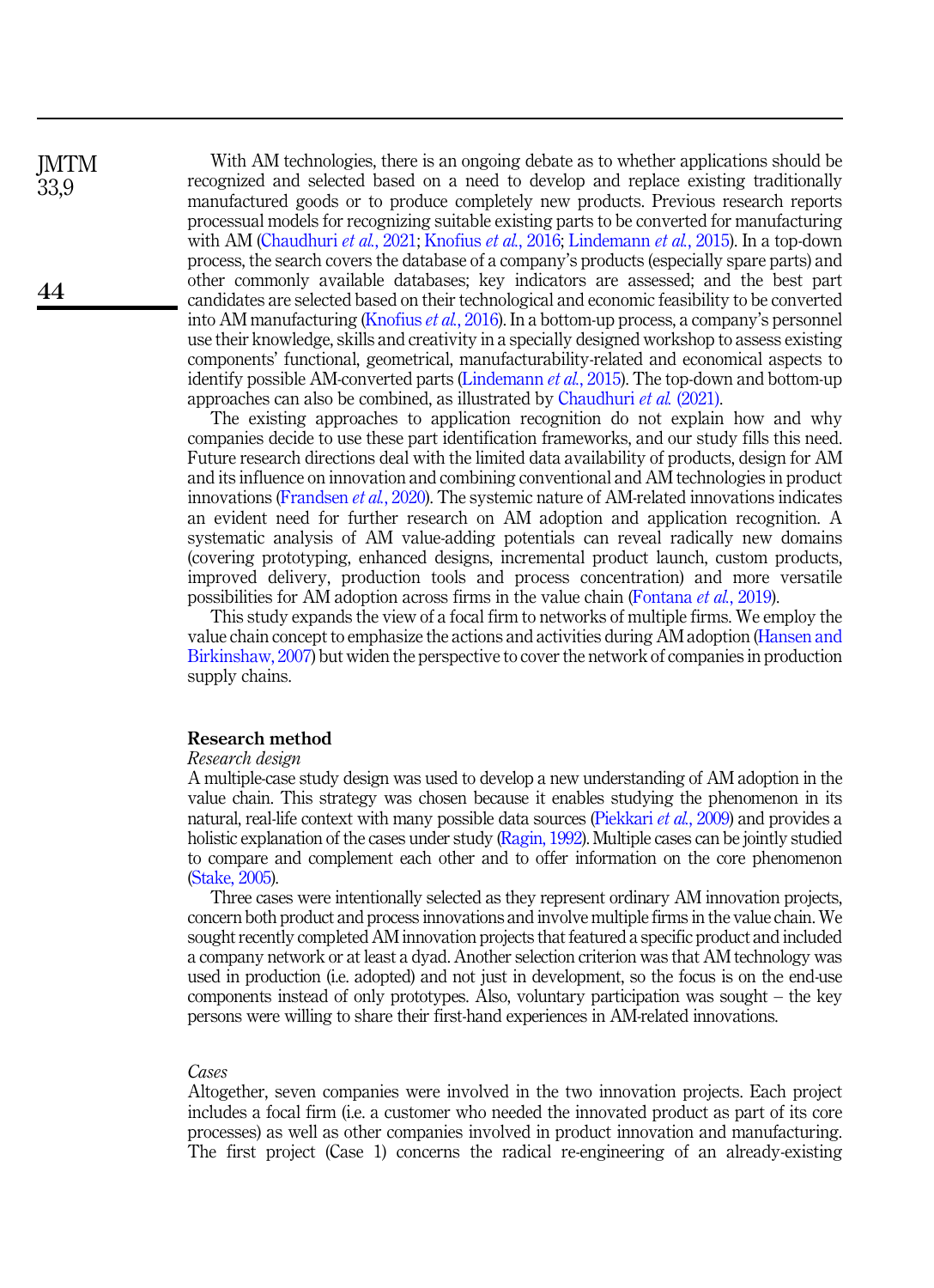<span id="page-5-0"></span>component that was functionally critical in its final assembly. The component was completely re-engineered for a radically new manufacturing solution of AM; involved four companies (CU1, ID1, AM1 and MM1; Table 1); and used services from one external company (MM2) to post-process the component.

AM value chain

| Company                                                                                                | Key informant title                                                         | Interview information                                                             | Case            | 45                                                     |
|--------------------------------------------------------------------------------------------------------|-----------------------------------------------------------------------------|-----------------------------------------------------------------------------------|-----------------|--------------------------------------------------------|
| CUI                                                                                                    | Development manager                                                         | 75 min, provided                                                                  | 1               |                                                        |
| Process plant technology<br>manufacturer<br>Employs $13,000+$ people                                   | Senior chief engineer                                                       | additional documents<br>$35 \text{ min}$                                          | 1               |                                                        |
| CU2<br>Mass transport and logistics vehicle                                                            | Purchasing manager                                                          | 90 min, provided<br>additional documents                                          | 2a and b        |                                                        |
| maintenance and lifecycle company<br>$Employs 1,000+ people$                                           | Chief specialist                                                            | 76 min, provided<br>additional documents                                          | 2a and b        |                                                        |
| ID1<br>Industrial design and technology<br>development company<br>Employs $400+$ people, ca. 10 in the | Head of AM team, AM<br>designer                                             | 1st interview 68 min.<br>provided additional<br>documents<br>2nd interview 61 min | $1, 2a$ and $b$ |                                                        |
| AM team<br>AM1<br>AM contract manufacturer                                                             | AM designer<br>Sales, metals specialist, and<br>industrial designer         | $80 \text{ min}$<br>$43 \text{ min}$                                              | $1, 2a$ and $b$ |                                                        |
| $Employs 10+ people$<br>AM2<br>AM contract manufacturer<br>$Employs 5+ people$                         | Sales manager<br>Founder, technology<br>director and industrial<br>designer | $30 \text{ min}$<br>43 min, provided<br>additional documents                      | 1<br>2a         |                                                        |
|                                                                                                        | Founder, CEO                                                                | 76 min, provided<br>additional documents                                          | 2a              |                                                        |
| MM1<br>Contract manufacturing company<br>specializing in metals<br>$Employs 30+ people$                | Sales director                                                              | $25 \text{ min}$                                                                  | 1               | Table 1.<br>Background<br>information of<br>interviews |

The second project includes two subcases (Case 2a and Case 2b) representing two different innovations where obsolete parts were re-engineered. Subcase 2a involved three companies (CU2, ID1 and AM2) in the innovation project, whereas subcase 2b involved only two firms (CU2 and ID1) and used sourcing from one external company (AM3) to manufacture the re-engineered component.

In Case 1, CU1 is a global process plant technology manufacturer selling its own products. CU1 has its own design, manufacturing and assembly units but also sources components, designs and engineering consultations from other firms. In Cases 2a and 2b, CU2 is a mass transport and logistics vehicle maintenance and lifecycle company that repairs and maintains customer vehicles. It usually purchases, or in some cases manufactures, spare parts and does the installation and repair. CU1 and CU2 are in a central position in adopting AM components in their value chain as they fund the project, engineering and design services and finally purchase the new AM components or subcontract their manufacturing.

ID1 has acquired special skills and knowledge about design and engineering for AM and provided expertise in application recognition and product innovation to help CU1 and CU2 in the studied innovation projects. In Cases 1 and 2a, AM contract manufacturing companies (AM1 and AM2, respectively) also took part in the innovation project. In Case 1, two contract manufacturing companies with traditional machinery were additionally involved in the innovation project. All seven companies are headquartered in Europe and operate globally. We focused only on the companies active in the innovation projects and purposely excluded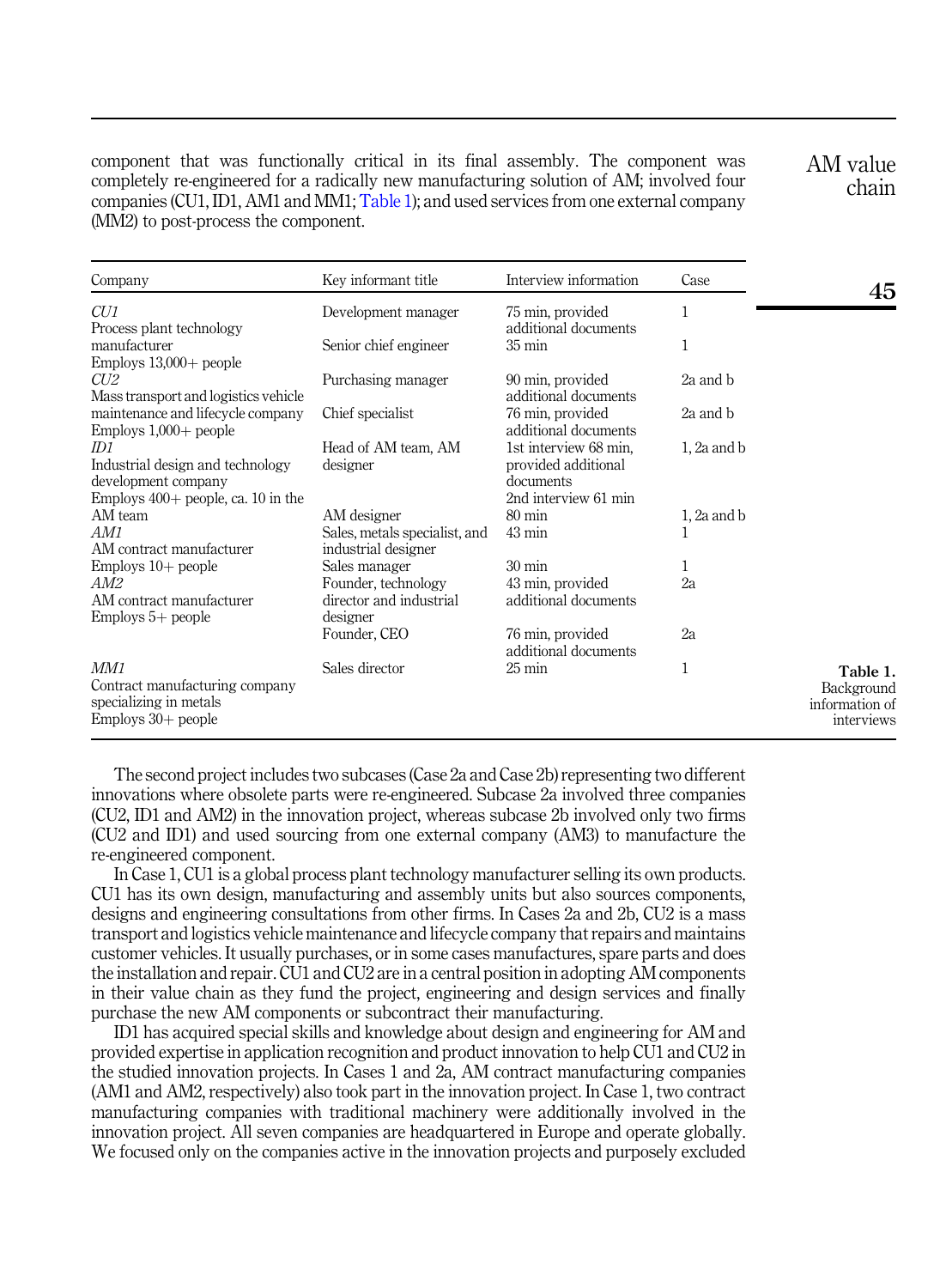the other possible organizations involved in the supply chains, such as transport firms, material and software suppliers and customers of companies CU1 and CU2.

# Data collection

The innovation projects were studied retrospectively. Data were collected from past events by interviewing the persons involved in the projects, as suggested by [Thomas \(2011\)](#page-19-17). The data were collected using 12 semi-structured interviews and supplementary open-ended discussions after formal interviews with 11 key informants from the involved companies. The interviews were conducted using video conference calls, which allowed the key informants to provide internal company documents to visualize with screen sharing the product innovations and the different phases that took place in the innovation process. These interviews were recorded, resulting in digital video/audio files.

[Table 1](#page-5-0) summarizes the interviews and background information of key informants and companies. It also explains the companies' involvement in the cases. The key informants all participated in the product innovations and were key specialists and decision-makers in the projects. Additionally, each company's webpages, blogs, videos and webinars were reviewed before the interviews as secondary data and documented in memos.

#### Data analysis

The data analysis takes the point of view of product innovation and value chain-level actions from the perspective of both intra- and interorganizational processes. Coding was done inductively ([Tavory and Timmermans, 2014](#page-19-18)), acknowledging that the codes and themes emerged from the data, but the researcher's previous knowledge was also acknowledged as influencing the emerging codes. During each interview, handwritten notes of initial ideas for codes and preliminary ideas for analysis were documented to take advantage of the original situation and the situational intuition of the interviewer [\(Tessier, 2012](#page-19-19)).

The analysis was conducted using Atlas.ti software, which allowed coding of the interviews directly from the recorded video conference call files. In this way, additional material could be coded, too, which is suggested by [Tessier \(2012\)](#page-19-19). The most illustrative phrases of codes were then transcribed for the purpose of reporting the findings and giving transparency to the data.

Coding started by identifying actions, events and context (organizational) and existing problems and the value-adding solutions of AM in the value chain important for the innovation projects. Example codes include "proprietary knowledge," "sourcing/creating knowledge," "starting of cooperation," "cooperation," "seeking partners," "industrial context," "AM added value" and "value chain position," which represent ingredients in the adoption of AM into the value chain of product manufacturing company.

Then, the coded actions were organized chronologically into a timeline ([Eveland and](#page-17-9) [Tornatsky, 1990](#page-17-9)). The analysis then proceeded to writing a narrative of each case to serve as analytical presentations of the cases ([Munksgaard](#page-18-20) *et al.*, 2014). The intention was to preserve the in-depth richness of the cases in the analytical descriptions to increase the insights relevant to the cross-case analysis. This approach also enables readers to conduct further interpretations of the cases and enhances the transferability of results ([Stake, 2005](#page-19-16)).

The analysis then proceeded into the cross-case analysis. First, the added value of AM was analyzed inductively. Then, from the timeline of analytical case descriptions, three distinct phases emerged where events and actions took place. The events regarding network structure changes were further inductively coded as "before AM adoption," "during AM product innovation" and "new AM supply chain structure"to address the evolutionary stages of innovation ([Eveland and Tornatsky, 1990](#page-17-9)). The activities were further coded, and the categories that inductively emerged from the data are presented in [Table 3.](#page-11-0) This analysis enabled revealing how the AM adoption proceeded and what drivers and value-adding aspects influenced AM adoption.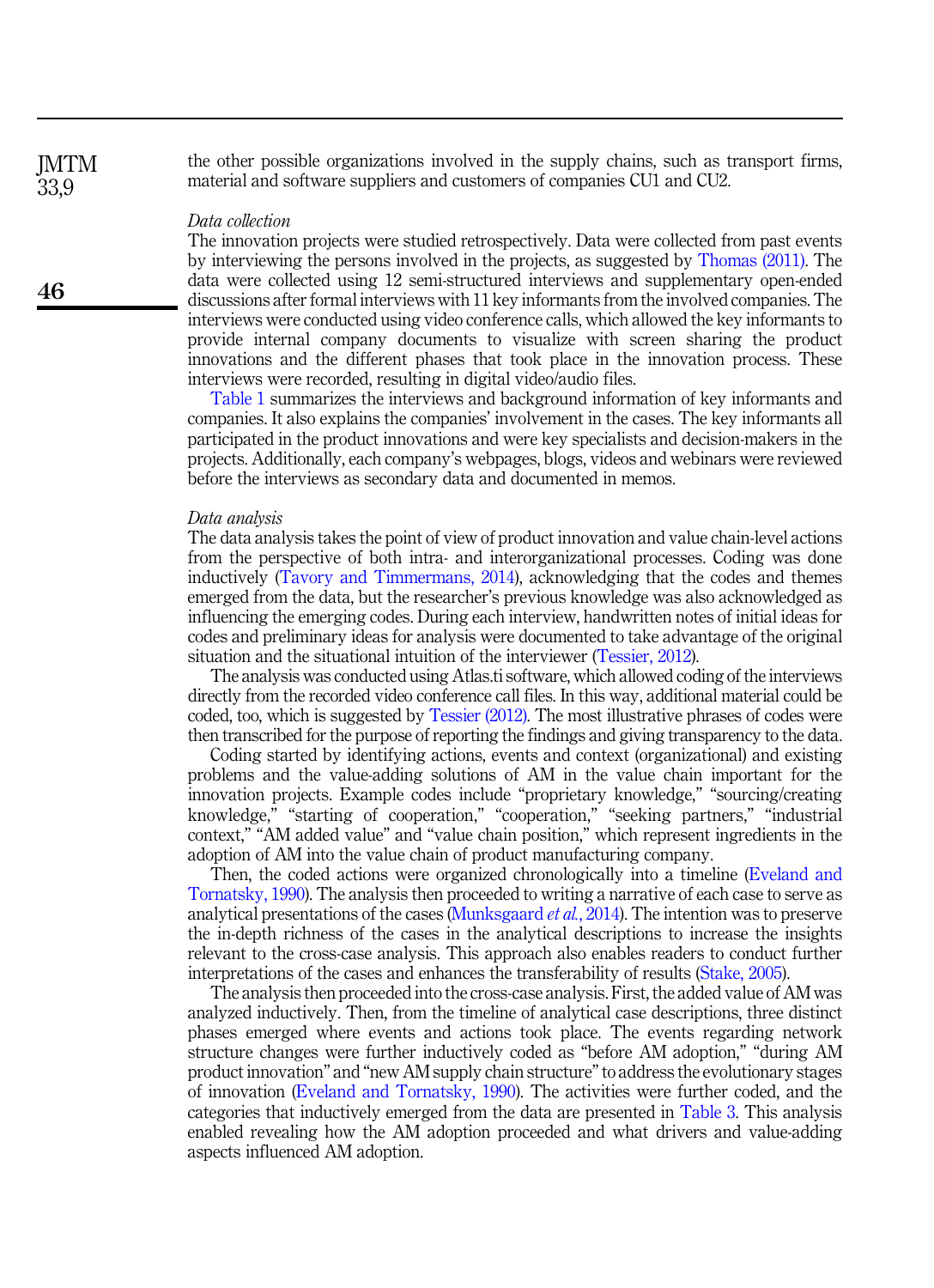In the findings section, analytical case narratives are first presented case-by-case, followed by the cross-case analysis of the value-adding features of the AM. The cross-case analysis then proceeds thematically, concerning the main phases, value chain changes and activities of interorganizational collaboration during AM adoption.

### Findings

Case 1: re-engineering essential parts for the process plant machines

CU1 has many complex parts in their machine systems. Most of these parts are hard to manufacture, and their performance can be low due to design compromises and manufacturability issues. CU1 collaborates actively with local universities. Case 1 started when a highly compromised component, a flow manifold (among others), was given to students as a part to be improved in a course assignment. One student group introduced AM to improve performance and enable redesign.

At that time, the component had become too costly, but CU1 continued the development in a strategic AM project. Consequently, a thesis project was started with a local university of applied science. The thesis identified the 10 most promising components where AM could provide extra value for the whole value chain. Eventually, the flow manifold was prioritized and became the first AM component for the process plant machine.

An industrial design and technology development company, ID1, later recruited the thesis worker. After recruitment, CU1 contracted ID1 to develop the AM component idea further as they had already collaborated in other projects. ID1 had collaborated with a local AM contract manufacturer, and they proposed including AM1 in the innovation project. AM1 experimented with hybrid manufacturing, which was only a hypothetical option at the time, which was introduced to them by the manufacturer of their AM machine. AM hybrid manufacturing here meant that two high-tolerance mounting flanges were manufactured from flat metal using computer-controlled machining, and the bigger flange was set up as the building platform of the powder bed AM machine. ID1 then used this approach in the re-engineering process.

According to the key informants in AM1, ID1 and CU1, this was a groundbreaking technical solution to the problem of creating new value with AM. This way, the cost of the component was decreased by 30%, the power loss of the component was decreased by 70%, and a 25% higher volume output was achieved through the AM-manufactured flow manifold. Part consolidation reduced the number of components needed in the assembly from seven to three. Originally, the processing machine required two mirrored parts on the different sides of the machine, but the new design allowed the same part to be used on both sides. This way, the part consolidation resulted in an actual component count reduction from 14 to 3, reducing the assembly complexity.

ID1 was the project leader in that they served as the link between CU1 and AM1; all contributed to the radical re-engineering of the component. MM1 was chosen from among the existing suppliers of CU1 to produce CNC-milled flanges. When the part was developed, tested and ready for production, ID1 helped arrange the new supply chain agreements between CU1 and MM1, AM1 and MM2. The help for arranging the new supply chain included the transaction of final digital designs and specifications for each manufacturing phase in the supply chain.

At this point, CU1's sourcing unit experienced problems because its sourcing processes and information systems were based on blueprints and a single subcontractor per part. Ordering the new AM part would require using a digital 3D design, and this single part was manufactured by three different subcontractors. MM1 then solved the issue with CU1 by scaling down the original 14 lines in the information system into a one-line order. MM1 became responsible for overseeing this new supply chain. This way, the sourcing process in Company C1 was simplified even though they perceived themselves to be in active collaboration with all the companies involved.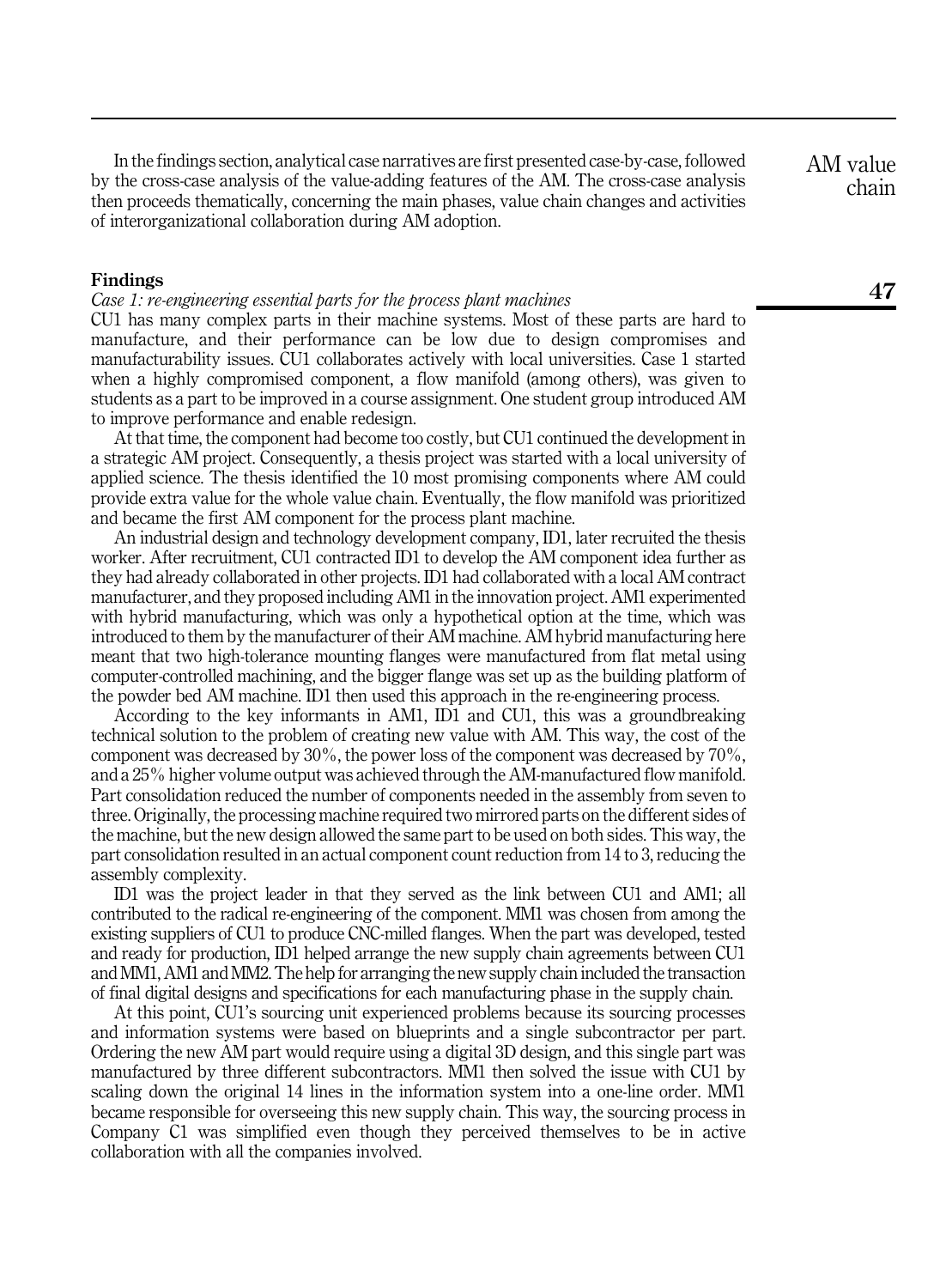Cases 2a and 2b: spare parts redesigned for AM **IMTM** 

Cases 2a and 2b have similar features, thus they are reported together. In Case 2a, the product innovation where AM was adopted was a special swivel joint used as a transport vehicle spare part. The swivel joint was originally manufactured outside the EU by casting it in a steel foundry that no longer existed. The quality of the casted spare part for this application was poor, and establishing a new casting supply chain would require batch sizes too large. CU2 wanted to scale down their spare parts warehouse due to these specific vehicles approaching their end of life.

CU2 contracted ID1 to seek a solution for the quality- and supply-chain-related problem of this spare part after ID1 had marketed their AM services to them. The part was considered suitable for AM. ID1 redesigned the part by scanning and measuring the last spare parts in the inventory and modified the designs to improve AM manufacturability. ID1 then sourced an AM contract manufacturer, AM2, to run simulations of the part and propose final design changes to achieve better manufacturability with its AM machine. The first AM-manufactured part was already functional and was tested by customer CU2.

The new AM spare part resembled the original part in costs due to added redesign costs, reduced warehousing and logistics costs and the elimination of customs costs. Its quality exceeded that of the original part. After testing, ID1 handed over the new 3D designs and helped their customers set up the new supply chain with the AM2. The order batch size was reduced from 100 to 4, and CU2 decided to keep one batch of four swivels in its warehouse as the controlling unit for new orders. AM2 now stores the spare part 3D design, and the order is simply and effectively placed digitally.

Case 2b started simultaneously with Case 2a. In Case 2b, ID1 and CU2 together recognized another spare part to be converted to AM as they were running out of the original spare parts. This already-obsolete spare part was a complex mixing wheel with blades used in the vehicle. The last stored spare part was of too-poor quality for the contemporary specifications, and existing blueprints were insufficient. ID1 then re-engineered the part, and as the part was approximately 30 cm in diameter and complex in geometry, AM was soon determined as the suitable manufacturing approach. To design for AM manufacturability, ID1 and CU1 cooperated to measure and model the assembly interfaces for the spare part and added missing information to the blueprints. The challenging geometry of the mixing wheel also required ID1 to run both AM-manufacturability simulations and functional simulations of the assembly.

Consequently, ID1 explored contract manufacturers that could deliver the quality needed. The best option was found in North America. The transportation distance increased, but the lead time decreased considerably, costs were lower and the quality and performance of the spare part were higher. After completing the development phase and arranging the supply chain, ID1's involvement in the project was over. CU2 now has a new supply chain in place, and they will source further spare parts when needed.

#### Added value of AM

As described above, each case had a problematic component or spare part. Innovation projects considered and exploited AM as potential solutions to the problems. Additionally, new AM value-adding potential was recognized and successfully delivered. [Table 2](#page-9-0) summarizes the AM added value in each case.

Case 1 suffered from the original component's difficult manufacturability and low performance. AM added value was received through the manufacturing of complex geometry, which eventually led to cost reduction and functionality increase. Case 2a received AM added value through batch size reduction, which resulted in cost savings in purchasing and

33,9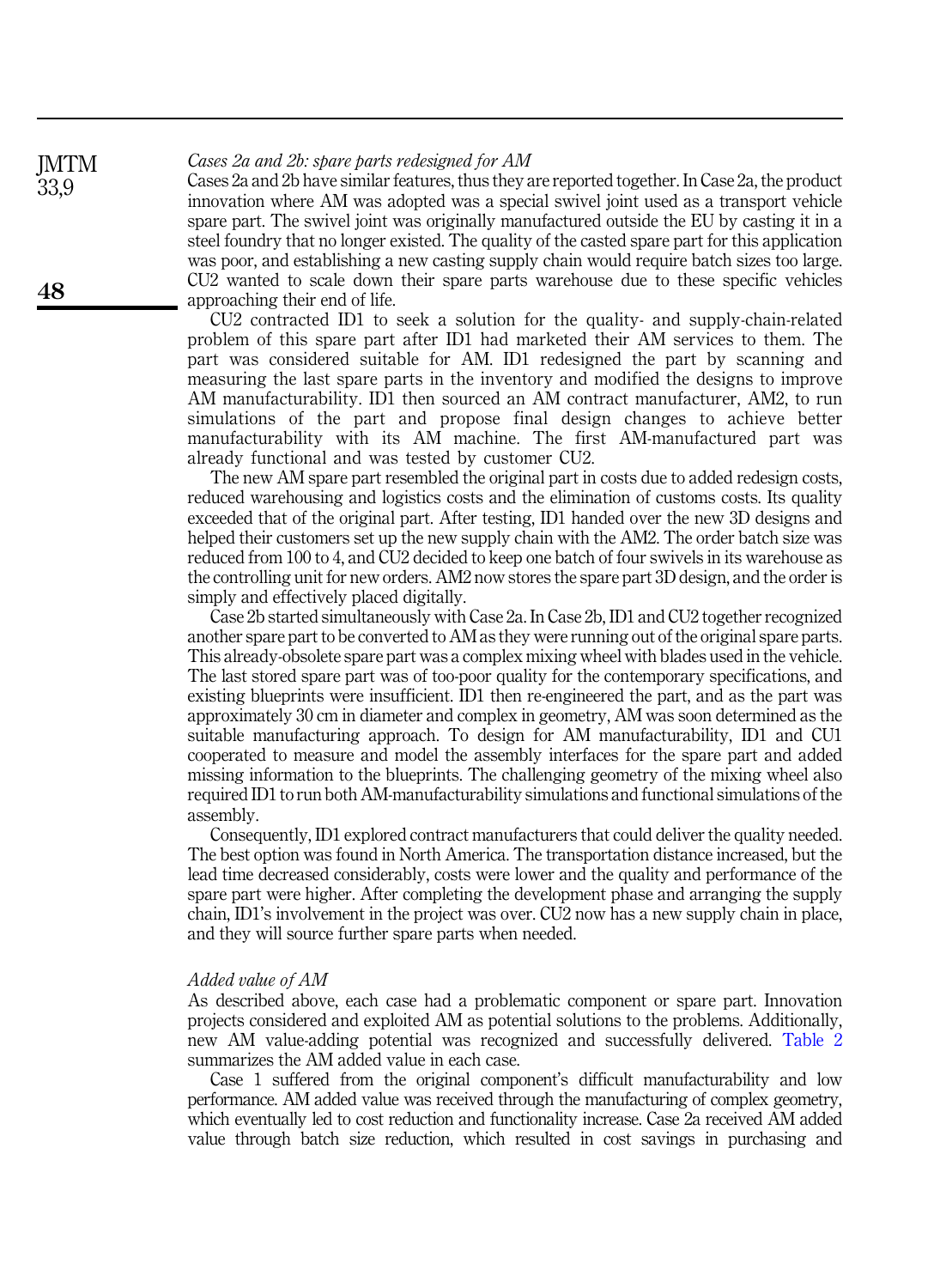<span id="page-9-0"></span>

| Case 1 | Old component<br>Difficult to manufacture<br>(basically manually)<br>Low performance (bottleneck in<br>٠<br>its process)<br>Assembling required manual<br>fitting every time | AM component<br>Easier to manufacture, 30% cheaper than old<br>$\bullet$<br>component<br>Higher in performance, power loss decreased<br>$\bullet$<br>70%, output volume increased 25%<br>Parts consolidation: 3<br>$\bullet$                          | AM value<br>chain                                    |
|--------|------------------------------------------------------------------------------------------------------------------------------------------------------------------------------|-------------------------------------------------------------------------------------------------------------------------------------------------------------------------------------------------------------------------------------------------------|------------------------------------------------------|
|        | Parts consolidation: 14                                                                                                                                                      | Easy design scalability for other configurations<br>in the future                                                                                                                                                                                     | 49                                                   |
|        | Case 2a Old part<br>Low quality<br>No existing supply chain but the<br>$\bullet$<br>possibility to establish a new<br>supply chain                                           | AM spare part<br>High quality<br>Cost per spare part same (in a batch of four)<br>compared to casted spare parts (in a batch of 100)<br>resulting in substantial savings (as estimated<br>needed spare parts somewhere between 10<br>and $30$ )       |                                                      |
|        | In potential new supply chain<br>batch size too large for end-of-life<br>maintenance of vehicle fleet                                                                        |                                                                                                                                                                                                                                                       |                                                      |
|        | Case 2b Old part                                                                                                                                                             | AM spare part                                                                                                                                                                                                                                         |                                                      |
|        | Obsolete spare part, no good<br>blueprints existing<br>No existing supply chain nor the<br>$\bullet$<br>potential for new supply chain                                       | Ensures future availability of the spare part<br>Viable solution to ensure availability of spare<br>$\bullet$<br>parts, as original spare parts could no longer be.<br>purchased or could not easily be sourced as<br>manually custom-made spare part |                                                      |
|        | Hard to manufacture and much<br>manual welding and grinding                                                                                                                  | Quality and lead time great                                                                                                                                                                                                                           |                                                      |
|        | would become costly<br>Last spare part in the warehouse<br>$\bullet$<br>was very low quality                                                                                 | Cost acceptable                                                                                                                                                                                                                                       | Table 2.<br>Cross-case analysis of<br>AM added value |

warehousing. Case 2b achieved AM added value through replacing obsolete spare parts and producing them in low quantities. In this way, the cases differed in the main value driver, but they also had commonalities, such as higher quality and functionality compared to the old counterpart.

The different contexts of the cases disclose why the AM added value was decisive. The informants from CU1 explained that all possible savings were sought from production costs due to competition. Also, the continuous development of process plant machines is necessary for the company to retain its market-leader position. CU2, in turn, operates mainly with publicly owned transportation companies. The lifecycles of the vehicles are 30–60 years, and the maintenance activities and spare parts availability of CU2 are expected to serve throughout these lifecycles. However, over time, the availability of spare parts may be endangered. Consequently, the spare parts may need to be sourced from different suppliers using the same manufacturing technologies or, as in this study, be replaced with completely new technologies, as was done in the cases involving CU2.

# Value chain changes during AM adoption

Each part chosen for AM design already had a preexisting supply chain set up for ordinary supply and manufacturing, but in Cases 2a and 2b, the product and related supply chain was becoming obsolete. After the innovation project, the old supply chain was discontinued and a new supply chain was established. [Figure 1](#page-10-0) illustrates the changes in company networks from before AM adoption to the latest version of the supply chain.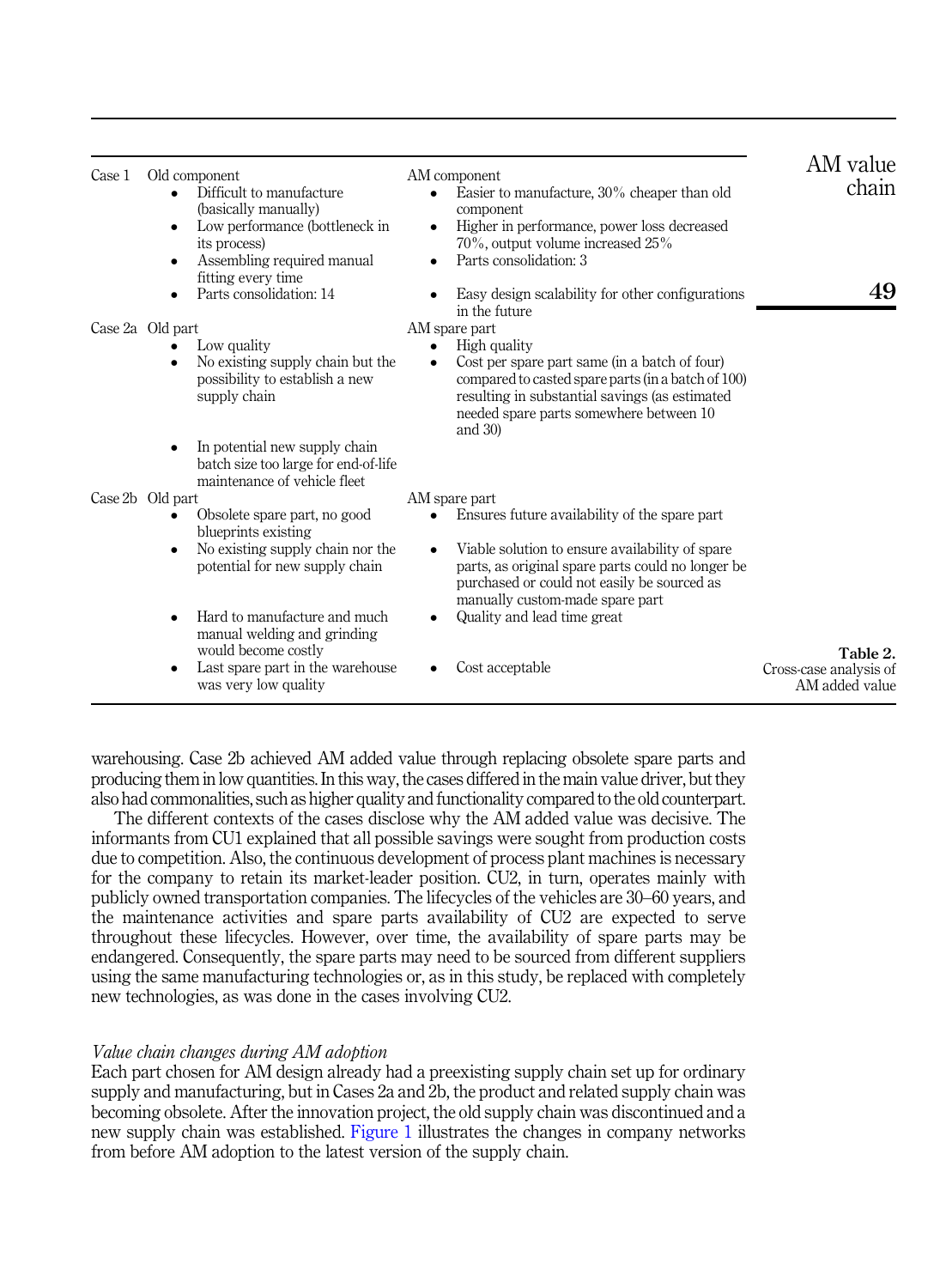<span id="page-10-0"></span>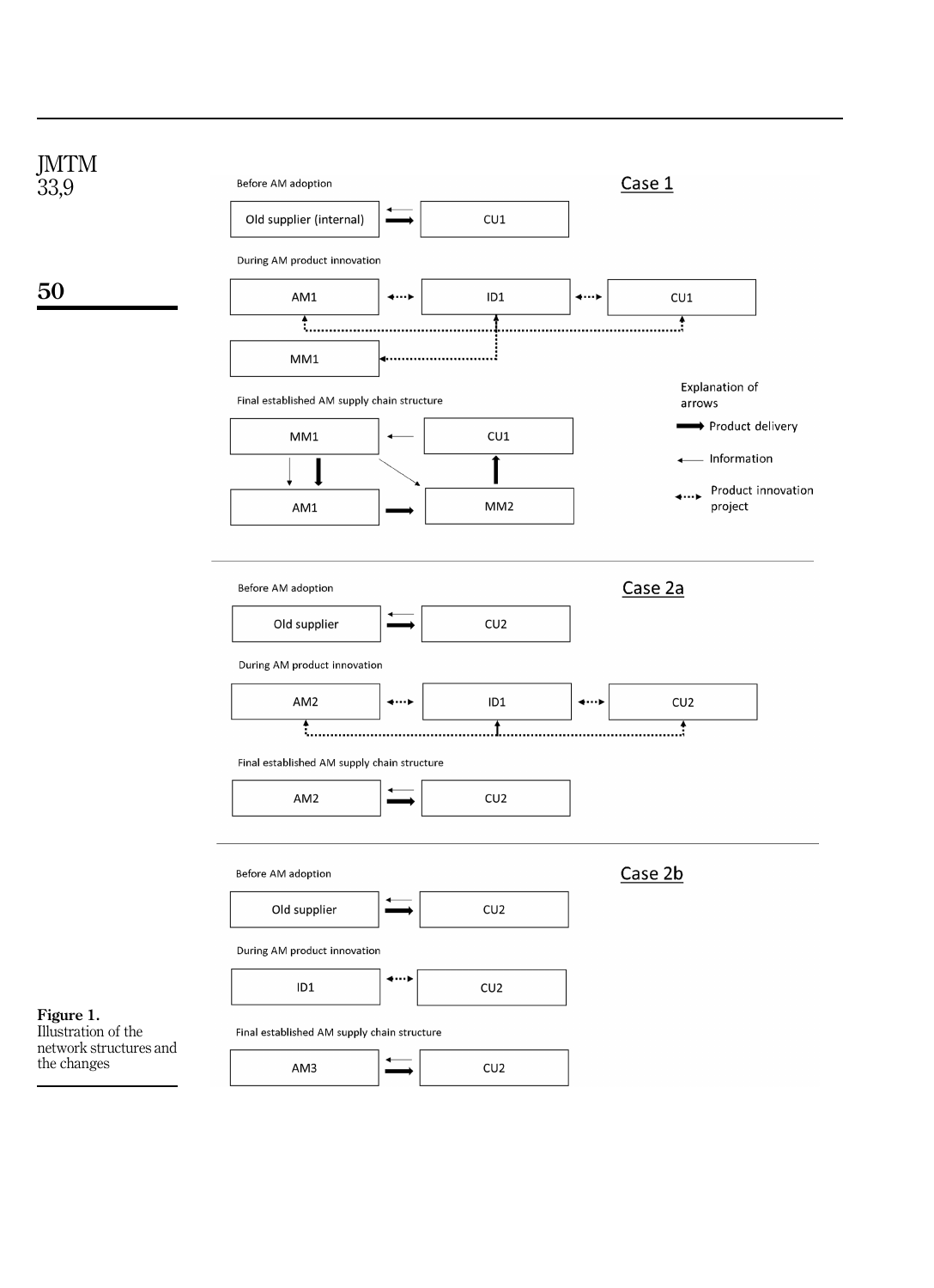<span id="page-11-0"></span>[Figure 1](#page-10-0) illustrates that ID1 has been in a central position in these innovation projects. Also, other companies (AM1, AM2 and MM1) participated in Cases 1 and 2a, and this highlights the collaborative work that led to the adoption of AM into the value chain of the large manufacturing companies CU1 and CU2.

AM value chain

# Activities and interorganizational collaboration during AM adoption

Table 3 clarifies the organizations' cooperation in [Figure 1](#page-10-0) and activities during the AM innovation project. The innovation projects had approximately the same activities but slightly different involvement and collaboration by companies.

| Active<br>companies<br>involved | Starting of<br>collaboration<br>and<br>application<br>recognition                  | Activities during the AM innovation project (presented in sequential order, but each activity<br>may have feedback loops to other activities)<br>Collaborating for<br>value-based<br>design, potential<br>supply chain<br>partners'<br>identification | Material<br>testing*.<br>prototyping**,<br>demo part<br>testing** | Accepting the<br>design and part<br>characteristics | Establishing<br>supply chain<br>with necessary<br>design and<br>sourcing<br>specifications |                                                                     |
|---------------------------------|------------------------------------------------------------------------------------|-------------------------------------------------------------------------------------------------------------------------------------------------------------------------------------------------------------------------------------------------------|-------------------------------------------------------------------|-----------------------------------------------------|--------------------------------------------------------------------------------------------|---------------------------------------------------------------------|
| Case 1                          | ID1, CU1                                                                           | ID, CU1, AM1                                                                                                                                                                                                                                          | ID1, CU1, AM1,                                                    | CU <sub>1</sub>                                     | ID1, CU1                                                                                   | Table 3.<br>Activities during the                                   |
| Case 2a<br>Case 2 b             | $ID1$ , $CU2$<br>ID1, CU2<br><b>Note(s):</b> $*$ in Cases 1 and 2a, $**$ in Case 1 | ID1, CU2, AM2<br>ID1, C <sub>2</sub>                                                                                                                                                                                                                  | MM1<br>ID1. CU2. AM2.                                             | CU2<br>CU2                                          | ID1, CU2<br>ID, CU <sub>2</sub>                                                            | AM innovation<br>projects and<br>interorganizational<br>cooperation |

Starting of collaboration and application recognition. Before starting the AM innovation projects, CU1 and CU2 increased awareness about the technologies outside their own organization; as the informant from CU2 stated: "We have the willingness to keep up-to-date and try different options in the organizational level." Informants in CU1 and CU2 explained they had gathered information about AM before these innovation projects to offer services to recognize the applications where AM can provide value through design. CU1 gained experience through university-related collaborations and internal development projects. CU2's informants had participated in local universities' seminars to scout AM possibilities.

For ID1, a knowledge base was built before these projects. Both informants of ID1 expressed that they had a personal interest in the new technology, and through their insights, ID1 was persuaded to establish the AM team. Neither informant at ID1 had received AMrelated basic education in their engineering studies, so they educated themselves extensively about AM. Various technology fairs and seminars were useful in exploring new technological alternatives and organizations in the AM industry.

The starting point for collaboration was previous technological knowledge about AM. When ID1 contacted CU1 and CU2, they knew enough about AM to initiate an AM-innovation project once the potential applications were jointly recognized. According to a key informant from ID1: "To find out the critical aspects where AM can be beneficial is the most demanding part of this process but also the area where our expertise shines." This statement highlights the necessity to discover where AM can contribute additional value to even initiate a development project.

Collaborating for value-based design, identifying potential supply chain partners. In the design (or re-engineering) phase, ID1 cooperated closely with their customers, CU1 and CU2, to ensure the functionality and quality of the AM part. With its creative AM design skills, ID1 built on the parameters for the key functionalities from the customers. The product owners (e.g. CU1 and CU2) then had the product, assembly and component-level knowledge.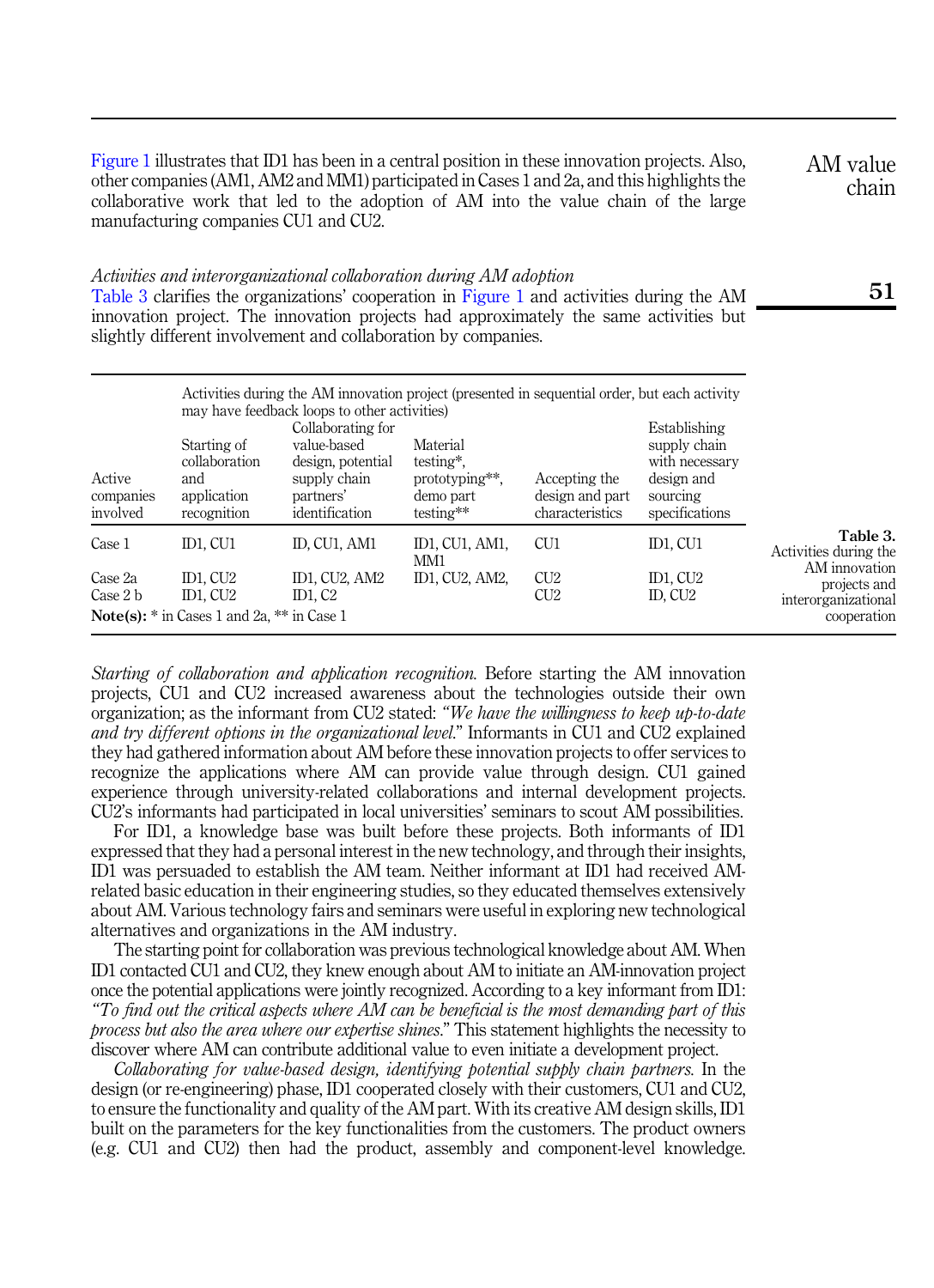When these can be aligned between ID1 and either CU1 or CU2, there is a possibility to find out where AM can add value. According to a key informant from ID1, "the most demanding part of these cooperative projects is to find out what are the actual necessities of the components, is it aesthetics, weight, certain functionality, or cost of manufacturing?"

As neither CU1 and CU2 nor ID1 expressed an interest in investing in metallic AM machines, ID1 contacted potential AM service providers. AM1 and AM2 were then introduced to the projects and contributed with their AM manufacturability expertise. The informant from AM1 explained: "we are focusing on the operating of this new technology of AM, and we want to be seen as the experts of this technology," and continued, "if the customer request is a simple task, we do it from scratch to the end. Otherwise, a company like (ID1) is in an important role, a link between us and complex design job."

Demonstrating, testing and accepting the design. Trust in the new technology was something that had to be gained. The second informant from ID1 explained the centrality of technology trust and the importance of testing in Case 1: "Customers are quite reserved regarding this new technology (AM) and regarding material properties ... this customer (CU1) was also reserved regarding the components made with AM, but they were curious, too. So, this was resolved by extensive testing of demo parts and drawbars. All the tests were conducted, the customer tested tensile strengths, examined the fractions, they even grinded them with angle grinder, tested welding and exposed the demo part to extreme conditions, and compared all the results to standard parts. Eventually, the result of these tests corresponded to our machine and material supplier's data sheets." Drawbars are test pieces manufactured simultaneously with the part or demo that produce the same internal microstructure. Drawbars can then be predisposed to structural testing.

Another example concerning technology trust deals with evidence about product quality. The second informant from ID1 explained this through their experience in collaborating with CU2 in Cases 2a and 2b: "With them (CU2), we had the data sheets to provide the data that these AM parts actually are very good quality, and we proceeded directly to manufacturing as these spare parts required no prototypes, but the first prints were directly ready for use."

The difference between CU1 and CU2 concerning trust in AM might stem from the different natures of their businesses. CU1 designs and sells its own solutions – large process plants – that its customers use in conducting their main business. Each solution builds on the proprietary knowledge of CU1. The component re-engineered for AM is an important component in the process. The customer's business would be interrupted if faults occurred, so CU1 had to be certain that the quality was high. CU2, in turn, maintains its parent company's vehicle fleet and has non-proprietary components. The AM spare part was a wearing part anyway, and if it were to break in action, it would be replaced with a spare vehicle while in repair, unlike the case in CU1, where an AM component breaking would lead to the malfunction of a large process plant machine. Consequently, the reputation risks differ between these business environments.

After the completion of the desired value-adding designs, the customer companies (CU1 and CU2) accepted the parts for production. The informant from CU2 confirmed this: "The designs and data provided looked good, and the manufacturer (AM2) simulated the results of the AM process. We then proceeded directly to ordering the spare parts ... they are now in use, and we painted them with bright colors, and the routine maintenance pays closer attention to them, but so far everything seems to work fine."

Establishing the supply chain with necessary design and sourcing specifications. New supply chains were established for AM manufacturing. As AM service providers AM1 and AM2 were already part of the project, they took the role of AM manufacturing after the AM manufacturing contracts were signed. In Case 2b, ID1 arranged a manufacturer for the spare part as AM service providers did not participate in the innovation project. The informant from ID1 explained their coordination role: "We help in establishing the supply chain so that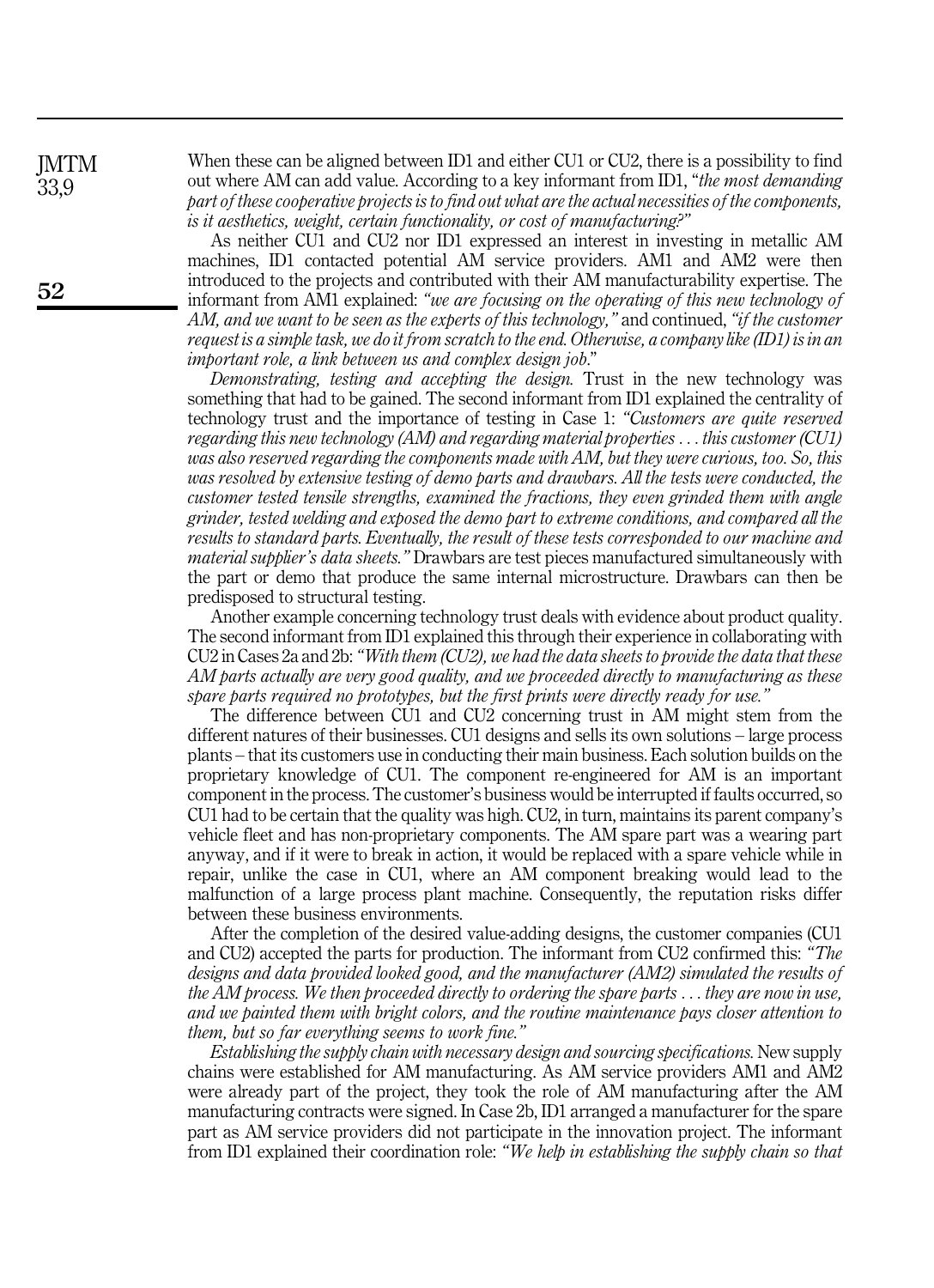there will be no gaps in, for example, in quality assurance after the component or spare part is design-wise ready and ready for production."

The industry of AM service providers and contract manufacturers, however, is still emerging and in transition. Manufacturing standards and operational practices are still underdeveloped, and it is project-dependent who bears the responsibility for quality and what is expected to be delivered by these contract manufacturers. "At the moment, we are in the situation where if we source a single part with similar 3D models from six different contract manufacturers, we get six different parts. This is not a huge problem per se, but in practice it creates a lock-in situation with one AM contract manufacturer, with whom we did the R&D, if we want to proceed to serial production," said the informant from ID1. Through these activities, the AM innovation projects were carried out and ended with functioning new AM value chains.

#### Discussion

The main goal of this study was to generate new insights into how AM adoption takes place when adopted in the production value chains of companies that do not invest in AM machines and why AM is adopted into the value chain. This study contributes to the knowledge on the adoption of AM through the value-driven potential of AM and answers the call for studies to illustrate successful cases of AM adoption [\(Luomaranta and Martinsuo, 2020;](#page-18-1) [Rylands](#page-19-10) et al., [2016;](#page-19-10) [Ukobitz, 2021\)](#page-20-4). We explored companies that cooperate in the value chain to generate new opportunities and analyzed innovation projects as platforms that enable the companies to benefit from each other when identifying value-adding applications and establishing new supply chains. Technology adoption was purposely connected with external integration building on the information processing view to complement single-organization studies of AM adoption.

#### AM adoption in the production value chain

The main theoretical contribution adds an important stage for the large-scale adoption of AM, namely, the adoption of AM value chains, which connects technology adoption with external integration based on the information processing view of organizations ([Galbraith, 1977](#page-18-4); [Tushman and Nadler, 1978](#page-20-1)) and lends support to and complements AM adoption research ([Steenhuis](#page-19-0) et al., 2020). For large-scale AM adoption, metallic AM must be selected and adopted in the supply chains of larger product manufacturers, as shown in our empirical study. The studied successful innovation projects showed how such product manufacturers proceeded in AM value chain adoption through a series of activities of problem identification, AM application opportunity and value recognition and value chain changes in collaboration with suitable partner companies.

AM value chain adoption takes place between process and product innovation adoption, where product problem recognition enables the process innovation of utilizing the new technology and developing a possible new structure of the supply chain and where the innovative concept of AM and its process innovations enable value-adding product innovations. The empirical study offers evidence on the temporal order of developing products and processes during AM adoption and related collaboration and, thereby, witnesses complexities identified in external integration in other contexts [\(Kim and](#page-18-12) [Schoenherr, 2018](#page-18-12)). This modified illustration of AM adoption stages builds upon [Steenhuis](#page-19-0) et al. [\(2020\)](#page-19-0) and is presented in [Figure 2.](#page-14-0)

The studied innovation projects showed that it is not necessarily large firms but rather pioneering companies (usually smaller) that first adopted AM and purchased metallic AM machines to experiment with the technology, start a new business and acquire new

AM value chain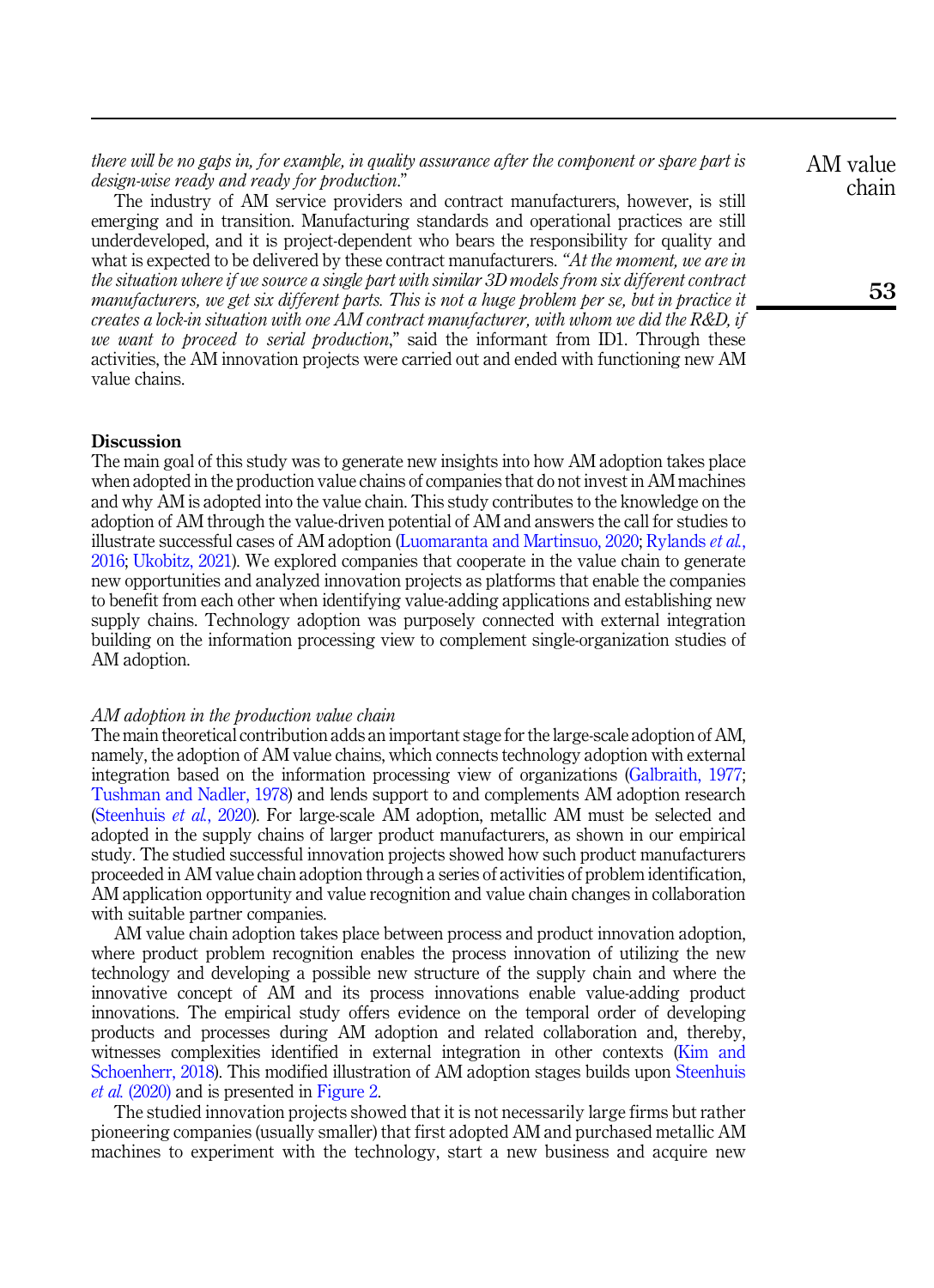<span id="page-14-0"></span>

contribution of this study

Note(s): Modified from Steenhuis et al. (2020), dashed line boxes in the original conceptual figure

capabilities to succeed in the competition. These activities fall into the stage of companies adopting AM as a process innovation (cf. [Steenhuis](#page-19-0) et al., 2020). However, companies that do not seek to create a new market with new technology have a completely different perspective, and their AM adoption requires extensive movement in their value chains. For them, the technology and its potential markets are not the reasons for adopting AM into their value chains; rather, their interest is in the value of AM. They need to recognize the right value opportunities for products offered by AM technology compared to alternative manufacturing methods and establish the right fit for their value priorities and situations.

The findings concerning the first part of the research question (how companies adopt AM in their value chain) offer a new understanding of the innovation adoption process, specifically in connection with external integration. The cases revealed the simultaneous occurrence of product and process innovations when firms that did not invest in AM machines decided to adopt AM in their value chains. This indicates that successful AM adoption requires comprehensive planning, seen as an important mechanism for uncertainty reduction when integrating external partners in the supply chain ([Srinivasan and Swink,](#page-19-11) [2015\)](#page-19-11). Before customers adopt AM products, metallic AM value chains require significant innovation steps in cooperation between brand-owning manufacturing firms and their partner companies. While the product re-engineering that took place in the cases might be considered incremental innovation, the required process innovation is radical, as it is new to the industry and potentially also to the technology supplier, requiring intensive cooperation between the firms ([Chaoji and Martinsuo, 2019](#page-17-10)). Radically new approaches were needed for recognizing the value potential of serving customers in a new way, recognizing and selecting the application suitable for AM and designing the manufacturing process and production value chain for AM.

The findings for the second part of the research question (why companies adopt) – specifically, companies' motivation to adopt AM – concentrate on the value AM can add. The identified value drivers dealt with the companies' unique business contexts and problems concerning previous components or spare parts. The solutions for these problems and other benefits (i.e. added value) were possible to realize with AM, lending support to other AMvalue-related research [\(Fontana](#page-18-7) et al., 2019; [Rylands](#page-19-10) et al., 2016).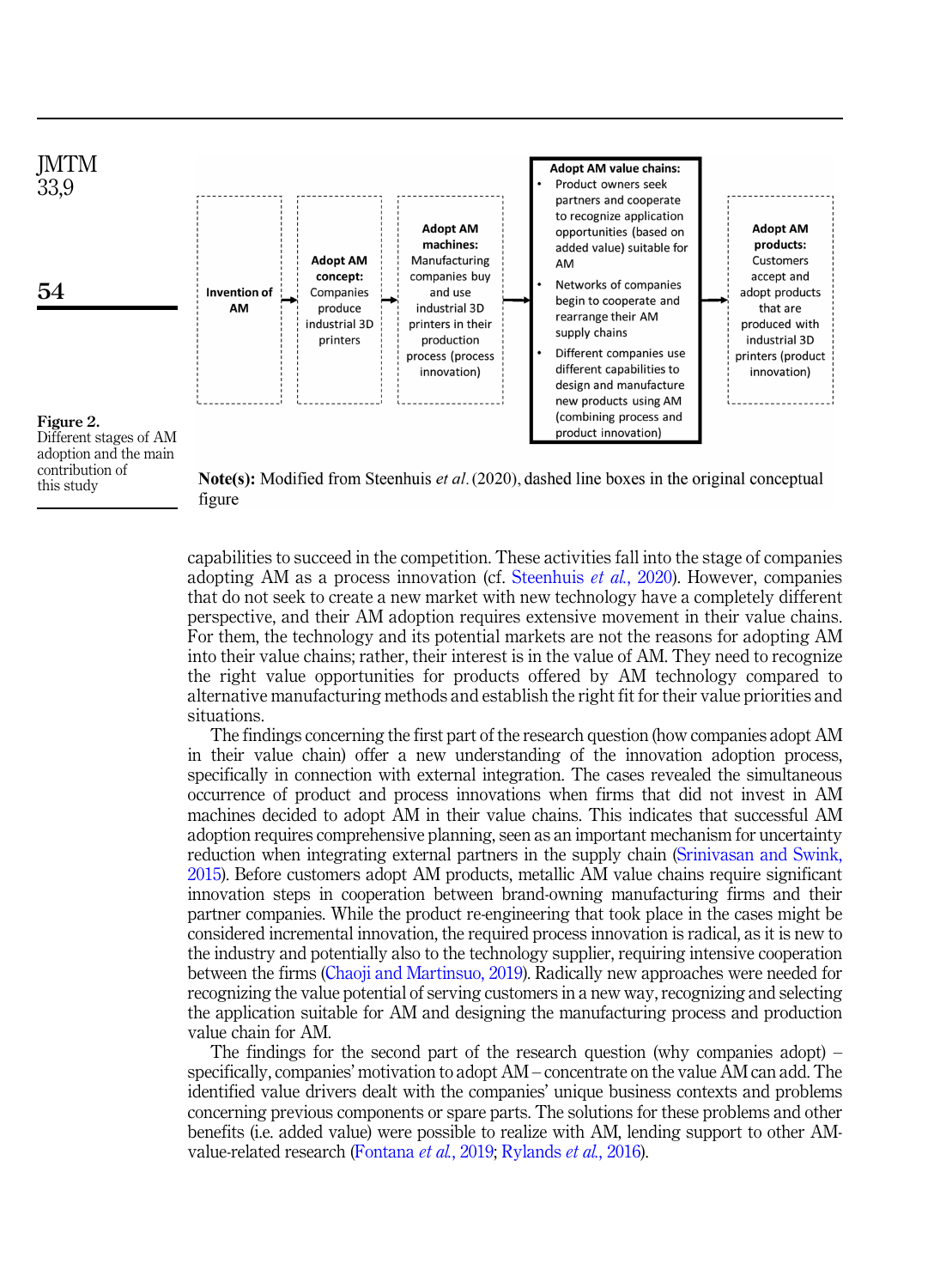# Interorganizational cooperation for product innovation

The findings showed successful examples of innovation projects that featured an evolutionary process of interorganizational cooperation [\(Figure 1](#page-10-0) and [Table 3\)](#page-11-0), the valuedriven recognition and design of AM products ([Table 2](#page-9-0)) and establishing new supply chains for new AM products [\(Figure 1\)](#page-10-0). Thereby, the examples offer evidence of the unfolding of adoption processes for systemic innovations in interorganizational networks (cf. [Garud](#page-18-6) *et al.*, [2013;](#page-18-6) [Chesbrough and Teece, 2002](#page-17-3)) and the benefits of external integration in the form of better information processing capacity for manufacturing firms when the task of product and process innovation is highly uncertain [\(Flynn](#page-18-11) et al., 2010; [Srinivasan and Swink, 2015\)](#page-19-11). AM was completely new to companies CU1 and CU2, and eventually, they adopted AM into their value chains successfully. However, AM value chain adoption required the involvement of multiple actors in innovation projects. AM application recognition, value-driven design for AM, design for AM manufacturability and establishing supply chains were central activities in driving success in AM value chain adoption for these larger companies.

This finding contributes to [Fontana](#page-18-7) *et al.* (2019), who emphasized the importance of finding the right applications and recognizing AM added value. In Case 1, the AM added value stemmed from the possibility for AM to manufacture complex geometries, leading to cost reduction and increased functionality (supporting [Fontana](#page-18-7) et al., 2019 on enhanced designs, process concentration and improved delivery). In Case 2a, the AM added value dealt with batch size reduction, which resulted in cost savings in purchasing and warehousing (improved delivery in [Fontana](#page-18-7) *et al.*, 2019). In Case 2b, the AM added value was AM enabling the production of a low quantity of highly complex obsolete spare parts where there was virtually no other option left (improved delivery, process concentration and enhanced design in [Fontana](#page-18-7) *et al.*, 2019). Depending on the whole value chain and the context, there might be the possibility (or need) to cover multiple value-adding prospects of AM.

When designs of process plants are established, radically re-engineering components or converting obsolete parts for AM will likely offer many future application opportunities for AM. In this sense, replacing already-existing parts and components can, based on our findings, enable companies to build knowledge about AM, and this is relevant for the early phase of AM value chain adoption. This replacement requires the re-engineering of parts and components ([Frandsen](#page-18-17) et al., 2020). The exploration of the potential of AM in future industries will also create radical product innovation possibilities for AM as completely new products are yet to be invented ([Fontana](#page-18-7) *et al.*, 2019).

The analysis of the cases offered additional information on the challenges of application recognition and design for AM, contributing to [Fontana](#page-18-7) *et al.* (2019). The existing frameworks for recognizing AM products [\(Chaudhuri](#page-17-8) et al., 2021; [Knofius](#page-18-15) et al., 2016; [Lindemann](#page-18-16) et al., [2015\)](#page-18-16) were to some extent known by ID1 and helpful for building knowledge, but the innovation processes proceeded in a much more *ad hoc* manner than suggested by the frameworks. Application recognition requires the expertise of design companies as they have the knowledge and skills to design AM and the knowledge of their clients' products. This competence base is useful for executing customized application recognition processes that are currently out of reach for manufacturing firms or companies specializing in operating AM machines. [Stentoft](#page-19-14) *et al.* (2021) similarly found that other organizations in the adopting companies' networks are a good source of knowledge required for AM adoption. The expertise and skills needed for AM are not only in the operation of the actual machines but also in being able to design new products and innovate new applications, which will benefit from the technological possibilities of AM technologies ([Luomaranta and Martinsuo, 2020\)](#page-18-1).

Companies adopting AM in their value chains face the legacy of earlier technologies, both as a possibility to extend product lifecycles and as a necessity to replace outdated components and related supply chains [\(Ballardini](#page-17-11) *et al.*, 2018). Cases 2a and 2b herein illustrate this kind of situation, where the lifecycle of the repaired vehicles with AM spare AM value chain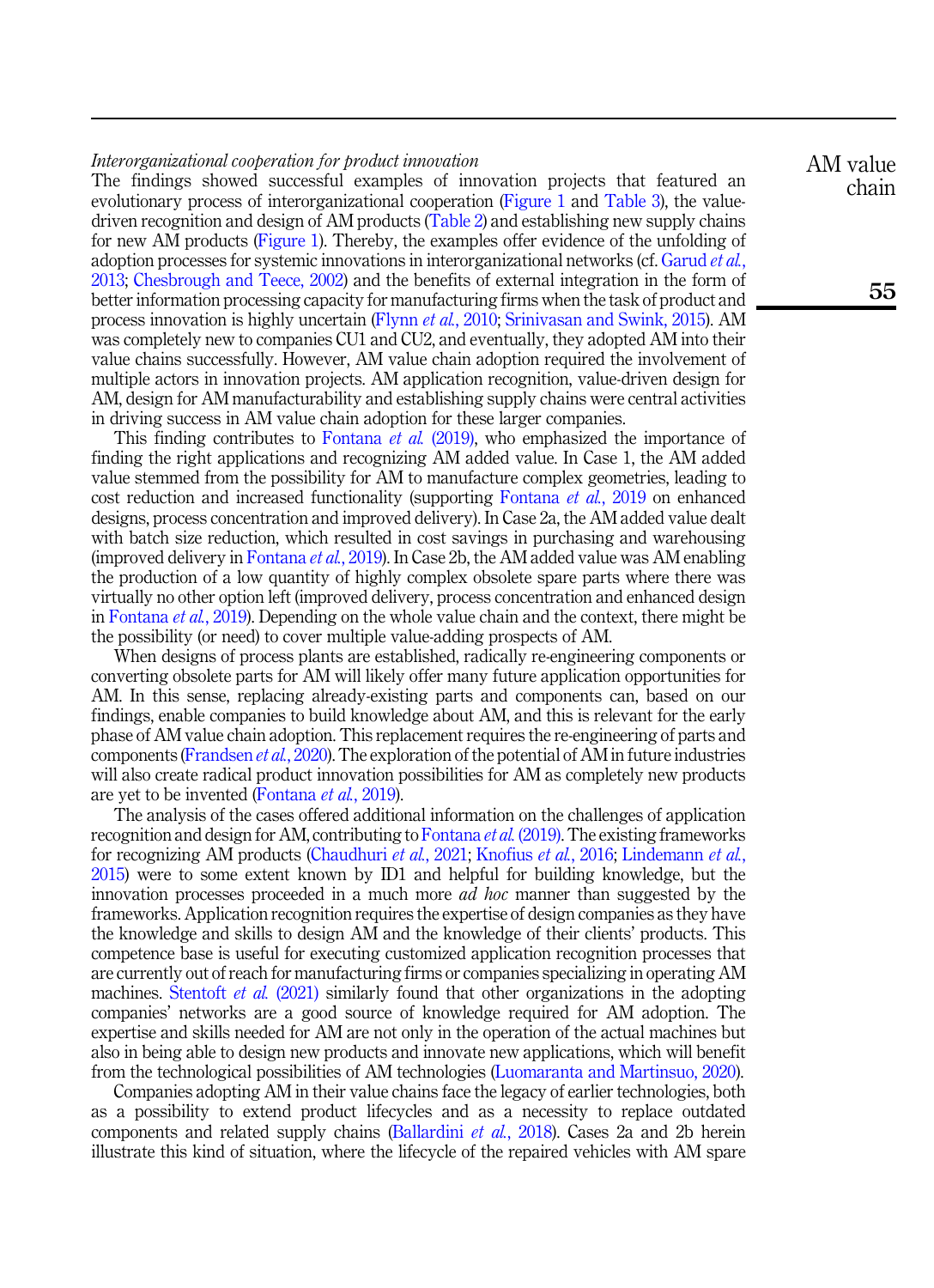**IMTM** 33,9

56

parts can now be extended by several years, and the quality of AM spare parts is superior to that of old spare parts. Various issues will need to be resolved in spare parts production for systems with long lifecycles. AM spare parts can be a feasible solution for repairing or extending the lifecycles of machines where the spare parts supply has become obsolete, but it may introduce new quality problems or increase costs ([Ballardini](#page-17-11) *et al.*, 2018). Although the cost per part might be higher for AM spare parts in their small batch sizes compared to casted spare parts, the actual need for so few spare parts favors AM. [Ballardini](#page-17-11) *et al.* (2018) and [Frandsen](#page-18-17) *et al.* (2020) also raised the topic of missing computer-aided designs of spare parts, which needs to be resolved. Cases 2a and 2b also offer insights into how a dedicated design company (ID1) was able to re-engineer parts in a situation where there was only an old paper drawing and one low-quality spare part left for demonstration.

# Conclusion

For the large-scale adoption of AM, AM concepts, products and processes need to be broadly accepted in the production value chain. Case studies of successful AM adoption have been called for ([Luomaranta and Martinsuo, 2020;](#page-18-1) [Ukobitz, 2021\)](#page-20-4) to overcome managers' AM technology trust issues and further advance the adoption of AM. Our multiple-case study generated new knowledge on application recognition and interorganizational cooperation during innovation projects when adopting AM in companies' production value chains. The findings showed that the adoption of AM happens through successful innovation projects that cover both product and process innovations and take place in a collaborative project setting.

The first theoretical contribution extends and elaborates the process of technology adoption specifically in AM. We propose the new stage of AM value chain adoption for the existing framework of AM adoption (to add to [Steenhuis](#page-19-0) *et al.*, 2020). This stage is necessary to bridge the gap between consumers' product adoption and manufacturers' technology adoption because AM alters production value chains and requires simultaneous process and product innovations. Firms within AM value chains will need to realize the potential of cooperation when adopting AM. As not all manufacturing firms are procuring and installing AM machines themselves or replacing their existing technologies, they will benefit from cooperating with other AM firms in selecting, designing and manufacturing products optimized for AM and also offer new value to customers.

The second theoretical contribution elaborates the information processing view [\(Galbraith,](#page-18-4) [1977](#page-18-4); [Tushman and Nadler, 1978](#page-20-1)) specifically in the context of AM innovations. Merging technology adoption with external integration from the information processing view enabled emphasizing the necessity for interorganizational cooperation in AM value chain adoption, which is a complex process and an uncertain innovation task spanning across organizational boundaries [\(Garud](#page-18-6) et al., 2013; [Chesbrough and Teece, 2002](#page-17-3)). The collaboration with other companies allows a company with little knowledge of AM to leverage the knowledge of other companies and combine it with proprietary knowledge (supporting [Chesbrough, 2003](#page-17-4); [Van de](#page-20-2) [Ven, 2004](#page-20-2)). This external integration through collaboration enhances the company's information processing capacity and enables managing the uncertain task of product and process innovation (in line with [Srinivasan and Swink, 2015\)](#page-19-11).

The third contribution is in explicating and showing evidence of the technical and business value of AM as a driver of successful AM value chain adoption. We showed how AM was able to add value compared to the alternative manufacturing methods in terms of cost, functionality, quality and availability, and this identification of added value was required for the successful adoption of the AM value chain. These findings add to earlier research on the application selection and value-driven innovation in AM ([Ballardini](#page-17-11) *et al.*, 2018; [Fontana](#page-18-7) *et al.*,  $2019$ ; [Rylands](#page-19-10) *et al.*,  $2016$ ) by explicating the necessity to consider processes and value chains simultaneously with product innovations.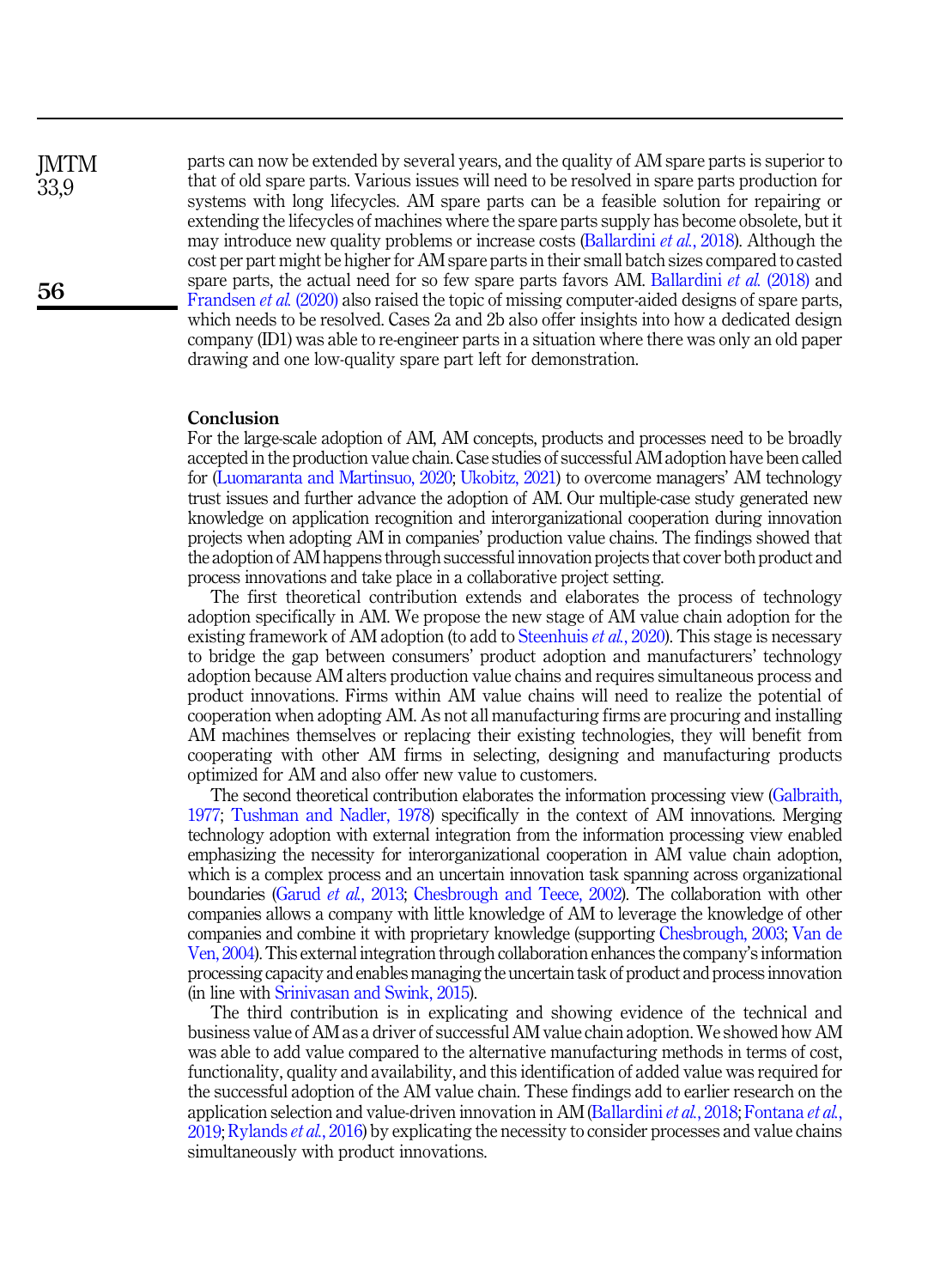As a practical implication, this study encourages companies to educate themselves about the characteristics of AM, which will help in recognizing applications where AM can generate value for value chains. The cases illustrated how such innovation projects can be carried out in collaborative settings where project partners' knowledge and skills contribute to the application recognition and value-driven design of AM products and establishing the new AM supply chain. Regarding novel AM technology, companies that know the possibilities of AM and have the skills to identify possibilities for adding value to the application are potential collaboration partners for companies pursuing AM adoption.

The case study approach as a research design has its limitations, including those concerning the choice of cases, limited qualitative data and the framework chosen for the analysis. This study was conducted in two different industrial settings between companies accustomed to subcontracting and collaborating with other companies, and the transferability of the results primarily concerns such environments. Future research might consider conducting further case studies of successful AM adoption through innovation projects in other types of business environments and potentially focusing specifically on the knowledge, capabilities and skills of the organizations. Another interesting venture would be to study the completely new unique manufacturing context that AM opens.

# References

- <span id="page-17-2"></span>ASTM Standard (2012), Standard Terminology for Additive Manufacturing Technologies, Vol. 10.04, ASTM International, West Conshohocken, Pennsylvania.
- <span id="page-17-1"></span>Atzeni, E. and Salmi, A. (2012), "Economics of additive manufacturing for end-useable metal parts", The International Journal of Advanced Manufacturing Technology, Vol. 62 Nos 9-12, pp. 1147-1155.
- <span id="page-17-11"></span>Ballardini, R.M., Flores Ituarte, I. and Pei, E. (2018), "Printing spare parts through additive manufacturing: legal and digital business challenges", *Journal of Manufacturing Technology* Management, Vol. 29 No. 6, pp. 958-982.
- <span id="page-17-0"></span>Bogers, M., Hadar, R. and Bliberg, A. (2016), "Additive manufacturing for consumer-centric business models: implications for supply chains in consumer goods manufacturing", Technological Forecasting and Social Change, Vol. 102, pp. 225-239.
- <span id="page-17-10"></span>Chaoji, P. and Martinsuo, M. (2019), "Creation processes for radical manufacturing technology innovations", Journal of Manufacturing Technology Management, Vol. 30 No. 7, pp. 1005-1033.
- <span id="page-17-8"></span>Chaudhuri, A., Gerlich, H.A., Jayaram, J., Ghadge, A., Shack, J., Brix, B.H., Hoffbeck, L.H. and Ulriksen, N. (2021), "Selecting spare parts suitable for additive manufacturing: a design science approach", Production Planning and Control, Vol. 32 No. 8, pp. 670-687.
- <span id="page-17-5"></span>Chaudhuri, A., Rogers, H., Soberg, P. and Pawar, K. (2018), "The role of service providers in 3D printing adoption", Industrial Management and Data Systems, Vol. 119 No. 6, pp. 1189-1205.
- <span id="page-17-4"></span>Chesbrough, H. (2003), Open Innovation, Harvard Business School Press, Boston, Massachusetts.
- <span id="page-17-3"></span>Chesbrough, H. and Teece, D.J. (2002), "Organizing for innovation: when is virtual virtuous?", Harvard Business Review, Vol. 80, pp. 127-135.
- <span id="page-17-6"></span>Cohen, D. (2014), "Fostering mainstream adoption of industrial 3D printing: understanding the benefits and promoting organizational readiness", 3D Printing and Additive Manufacturing, Vol. 1 No. 2, pp. 62-69.
- <span id="page-17-7"></span>Delic, M. and Eyers, D. (2020), "The effect of additive manufacturing adoption on supply chain flexibility and performance: an empirical analysis from the automotive industry", *International* Journal of Production Economics, Vol. 228, 107689.
- <span id="page-17-9"></span>Eveland, J.D. and Tornatzky, L.G. (1990), "Technological innovation as a process", in Tornatzky, L.G. and Fleischer, L.G. (Eds), The Processes of Technological Innovation, Lexington Books, pp. 27-50.

AM value chain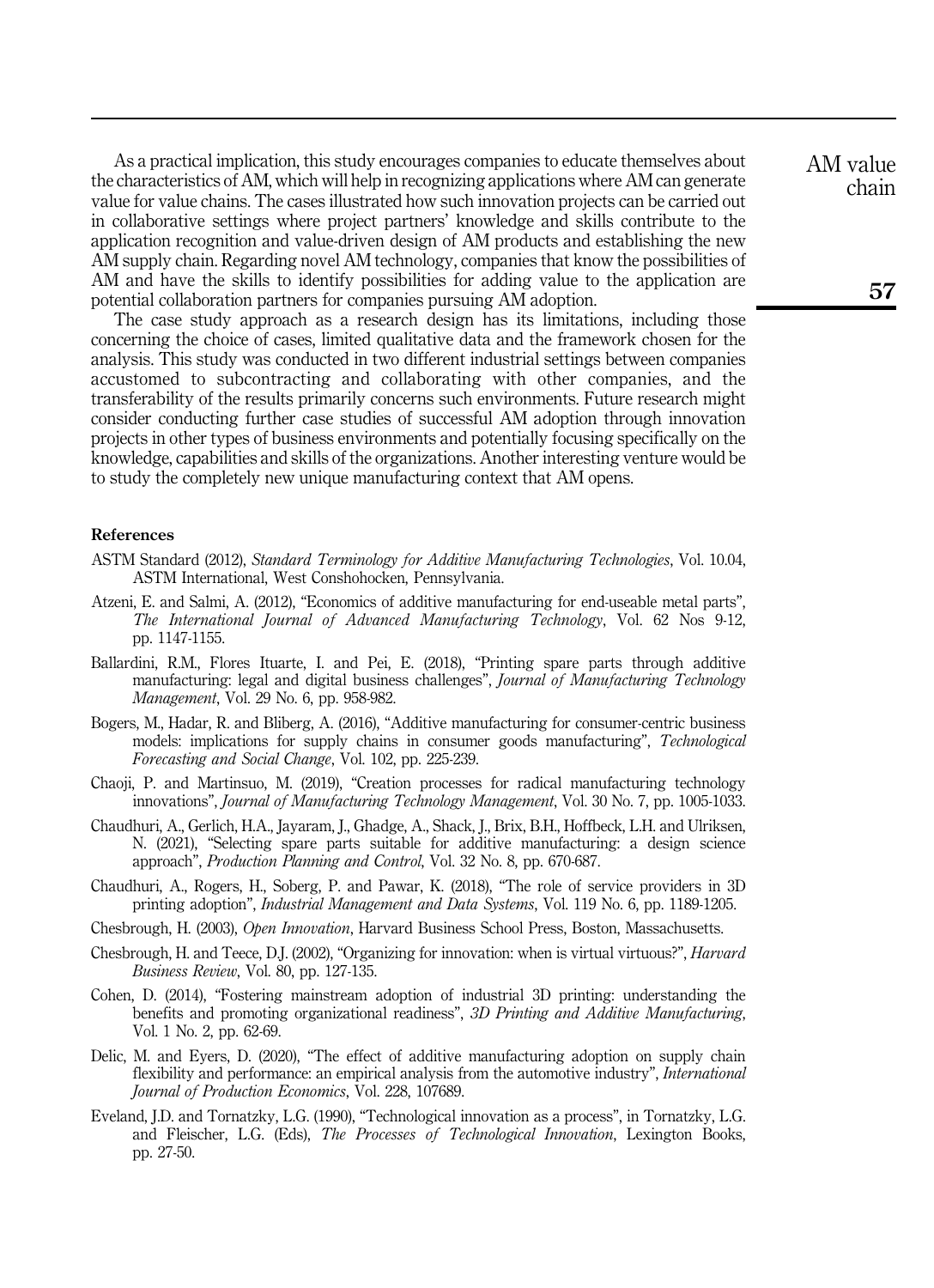<span id="page-18-11"></span>

| Flynn, B.B., Huo, B. and Zhao, X. (2010), "The impact of supply chain integration on performance: a          |
|--------------------------------------------------------------------------------------------------------------|
| contingency and configuration approach", <i>Journal of Operations Management</i> , Vol. 28, pp. 58-71.       |
| Fontana, F., Klahn, C. and Meboldt, M. (2019), "Value-driven clustering of industrial additive manufacturing |

- <span id="page-18-17"></span><span id="page-18-7"></span>applications", Journal of Manufacturing Technology Management, Vol. 30 No. 2, pp. 366-390. Frandsen, C.S., Nielsen, M.M., Chaudhuri, A., Jayaram, J. and Govindan, K. (2020), "In search for classification and selection of spare parts suitable for additive manufacturing: a literature review", International Journal of Production Research, Vol. 58 No. 4, pp. 970-996.
- <span id="page-18-4"></span>Galbraith, J.R. (1977), *Organization Design*, Addison-Wesley, Reading, Massachusetts.
- <span id="page-18-6"></span>Garud, R., Tuertscher, P. and Van de Ven, A.H. (2013), "Perspectives on innovation processes", The Academy of Management Annals, Vol. 7 No. 1, pp. 773-817.
- <span id="page-18-18"></span>Hansen, M.T. and Birkinshaw, J. (2007), "The innovation value chain", *Harvard Business Review*, Vol. 85 No. 6, pp. 121-130.
- <span id="page-18-3"></span>Holmström, J. and Partanen, J. (2014), "Digital manufacturing-driven transformations of service supply chains for complex products", Supply Chain Management: An International Journal, Vol. 19 No. 4, pp. 421-430.
- <span id="page-18-12"></span>Kim, Y.H. and Schoenherr, T. (2018), "The effects of supply chain integration on the cost efficiency of contract manufacturing", Journal of Supply Chain Management, Vol. 54 No. 3, pp. 42-64.
- <span id="page-18-13"></span>Kirzner, I.M. (1997), "Entrepreneurial discovery and the competitive market process: an Austrian approach", Journal of Economic Literature, Vol. 35 No. 1, pp. 60-85.
- <span id="page-18-15"></span>Knofius, N., van der Heijden, M.C. and Zijm, W.H.M. (2016), "Selecting parts for additive manufacturing in service logistics", Journal of Manufacturing Technology Management, Vol. 27 No. 7, pp. 915-931.
- <span id="page-18-14"></span>Koen, P., Ajamian, G., Burkart, R., Clamen, A., Davidson, J., D'Amore, R., Elkins, C., Herald, K., Incorvia, M., Johnson, A., Karol, R., Seibert, R., Slavejkov, A. and Wagner, K. (2001), "Providing clarity and a common language to the 'fuzzy front end'", Research Technology Management, Vol. 44, pp. 46-55.
- <span id="page-18-16"></span>Lindemann, C., Reiher, T., Jahnke, U. and Koch, R. (2015),"Towards a sustainable and economic selection of part candidates for additive manufacturing", Rapid Prototyping Journal, Vol. 21 No. 2, pp. 216-227.
- <span id="page-18-1"></span>Luomaranta, T. and Martinsuo, M. (2020), "Supply chain innovations for additive manufacturing", International Journal of Physical Distribution and Logistics Management, Vol. 50 No. 1, pp. 54-79.
- <span id="page-18-8"></span>Marak, Z., Tiwari, A. and Tiwari, S. (2019), "Adoption of 3D printing technology: an innovation diffusion theory perspective", International Journal of Innovation, Vol. 7 No. 1, pp. 87-103.
- <span id="page-18-0"></span>Martinsuo, M. and Luomaranta, T. (2018), "Adopting additive manufacturing in SMEs: exploring the challenges and solutions", Journal of Manufacturing Technology Management, Vol. 29 No. 6, pp. 937-957.
- <span id="page-18-10"></span>Mellor, S., Hao, L. and Zhang, D. (2014), "Additive manufacturing: a framework for implementation", International Journal of Production Economics, Vol. 149, pp. 194-201.
- <span id="page-18-5"></span>Mulgan, G. and Leadbeater, C. (2013), Systems Innovation: Discussion Paper, Nesta, London, p. 57.
- <span id="page-18-20"></span>Munksgaard, K.B., Stentoft, J. and Paulraj, A. (2014), "Value-based supply chain innovation", Operations Management Research, Vol. 7 Nos 3-4, pp. 50-62.
- <span id="page-18-2"></span>Oettmeier, K. and Hofmann, E. (2016), "Impact of additive manufacturing technology adoption on supply chain management processes and components", Journal of Manufacturing Technology Management, Vol. 27 No. 7, pp. 944-968.
- <span id="page-18-9"></span>Oettmeier, K. and Hofmann, E. (2017), "Additive manufacturing technology adoption: an empirical analysis of general and supply chain-related determinants", Journal of Business Economics, Vol. 87 No. 1, pp. 97-124.
- <span id="page-18-19"></span>Piekkari, R., Welch, C. and Paavilainen, E. (2009), "The case study as disciplinary convention", Organizational Research Methods, Vol. 12 No. 3, pp. 567-589.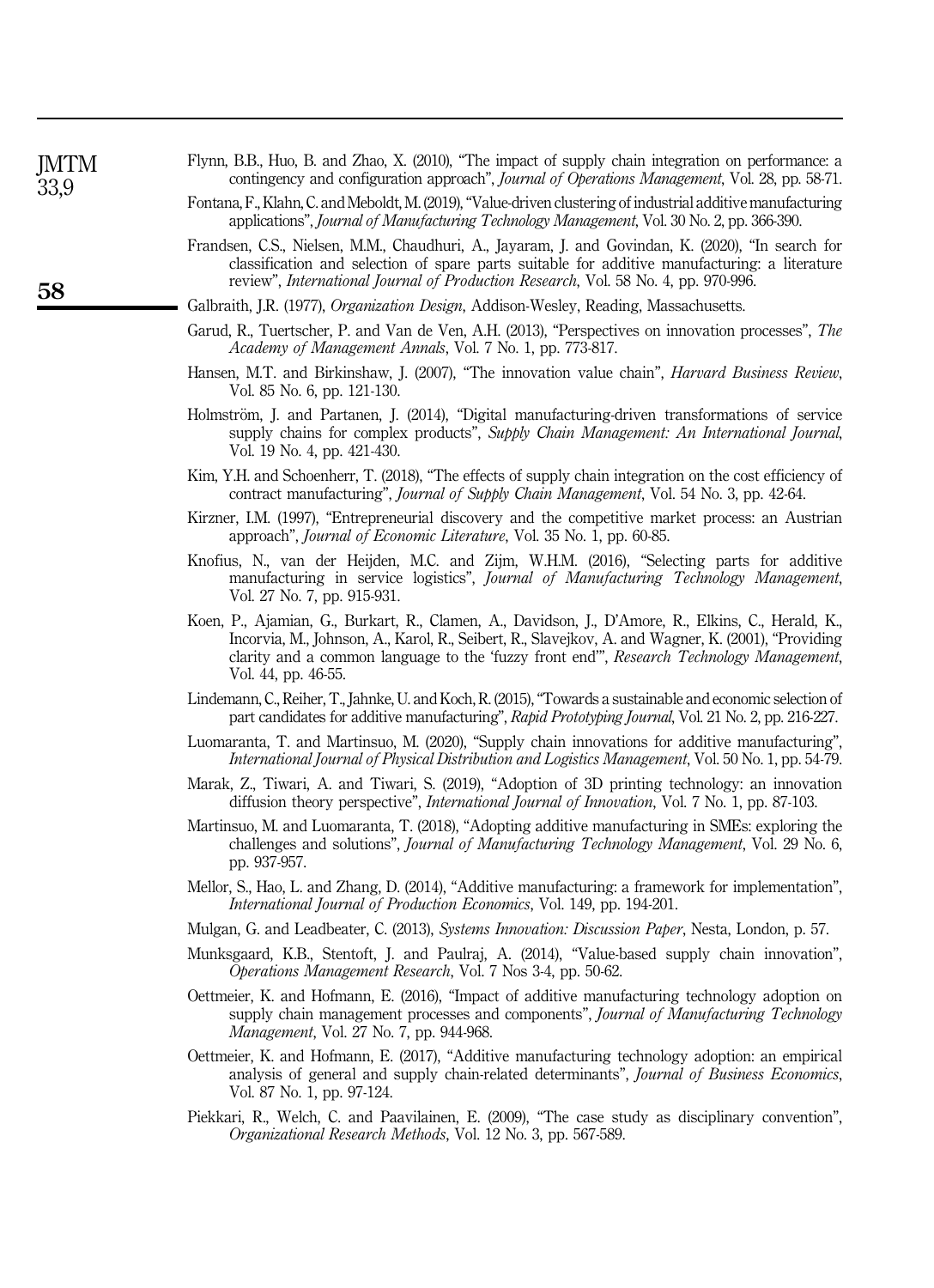- <span id="page-19-4"></span>Porter, M.E. and Stern, S. (2001), "Innovation: location matters", MIT Sloan Management Review, Vol. 42 No. 4, pp. 28-36.
- <span id="page-19-13"></span>Quinn, B.J. (2000), "Outsourcing innovation: the new engine of growth", Sloan Management Review, Vol. 41 No. 4, pp. 13-28.
- <span id="page-19-15"></span>Ragin, C.C. (1992), "Introduction: cases of 'what is a case?"", in Ragin, C.C. and Becker, H.S. (Eds), What Is a Case? Exploring the Foundations of Social Inquiry, Cambridge University Press, Cambridge, pp. 1-17.
- <span id="page-19-10"></span>Rylands, B., Böhme, T., Gorkin, R., Fan, J. and Birtchnell, T. (2016), "The adoption process and impact of additive manufacturing on manufacturing systems", Journal of Manufacturing Technology Management, Vol. 27 No. 7, pp. 969-989.
- <span id="page-19-9"></span>Sandström, C. (2016), "The non-disruptive emergence of an ecosystem for 3D printing – insights from the hearing aid industry's transition 1989–2008", Technological Forecasting and Social Change, Vol. 102, pp. 160-168.
- <span id="page-19-5"></span>Schniederjans, D. (2017), "Adoption of 3D-printing technologies in manufacturing: a survey analysis", International Journal of Production Economics, Vol. 183, pp. 287-298.
- <span id="page-19-6"></span>Schniederjans, D. and Yalcin, M. (2018), "Perception of 3D-printing: analysis of manufacturing use and adoption", Rapid Prototyping Journal, Vol. 24 No. 3, pp. 510-520.
- <span id="page-19-2"></span>Schumpeter, J. (1934), *The Theory of Economic Development*, 1983 ed., Transaction Publishers, London.
- <span id="page-19-12"></span>Shane, S. (2000), "Prior knowledge and the discovery of entrepreneurial opportunities", Organization Science, Vol. 11 No. 4, pp. 448-469.
- <span id="page-19-7"></span>Sobota, V.C.M., van de Kaa, G., Luomaranta, T., Martinsuo, M. and Roland Ortt, J.R. (2021), "Factors for metal additive manufacturing technology selection", Journal of Manufacturing Technology Management, Vol. 32 No. 9, pp. 26-47.
- <span id="page-19-11"></span>Srinivasan, R. and Swink, M. (2015), "Leveraging supply chain integration through planning comprehensiveness: an organizational information processing theory perspective", Decision Sciences, Vol. 46 No. 5, pp. 823-861.
- <span id="page-19-16"></span>Stake, R.E. (2005), "Case studies", in Denzin, N.K. and Lincoln, Y.S. (Eds), *Handbook of Qualitative* Research, 3rd ed., Sage Publications, Thousand Oaks, California, pp. 443-454.
- <span id="page-19-1"></span>Steenhuis, H.M. and Pretorius, L. (2017), "The additive manufacturing innovation: a range of implications", Journal of Manufacturing Technology Management, Vol. 28 No. 1, pp. 122-143.
- <span id="page-19-0"></span>Steenhuis, H.M., Fang, X. and Ulusemre, T. (2020), "Global diffusion of innovation during the fourth industrial revolution: the case of additive manufacturing, 3D printing", International Journal of Innovation and Technology Management, Vol. 17 No. 1, pp. 2050005-1-2050005-34.
- <span id="page-19-3"></span>Stentoft, J., Mikkelsen, O.S. and Jensen, J.K. (2016), "Offshoring and backshoring manufacturing from a supply chain innovation perspective", Supply Chain Forum: An International Journal, Vol. 17 No. 4, pp. 190-204.
- <span id="page-19-14"></span>Stentoft, J., Philipsen, K., Haug, A. and Wickstrøm, K.A. (2021), "Motivations and challenges with the diffusion of additive manufacturing through a non-profit association", Journal of Manufacturing Technology Management, Vol. 32 No. 4, pp. 841-861.
- <span id="page-19-18"></span>Tavory, I. and Timmermans, S. (2014), Abductive Analysis: Theorizing Qualitative Research, University of Chicago Press, Chicago.
- <span id="page-19-19"></span>Tessier, S. (2012), "From field notes, to transcripts, to tape recordings: evolution or combination?", International Journal of Qualitative Methods, Vol. 11 No. 4, pp. 446-460.
- <span id="page-19-17"></span>Thomas, G. (2011), How to Do Your Case Study: A Guide for Students and Researchers, Sage Publications, Thousand Oaks, California.
- <span id="page-19-8"></span>Tsai, C. and Yeh, C. (2019), "Understanding the decision rules for 3D printing adoption", Technology Analysis and Strategic Management, Vol. 31 No. 9, pp. 1104-1117.

AM value chain